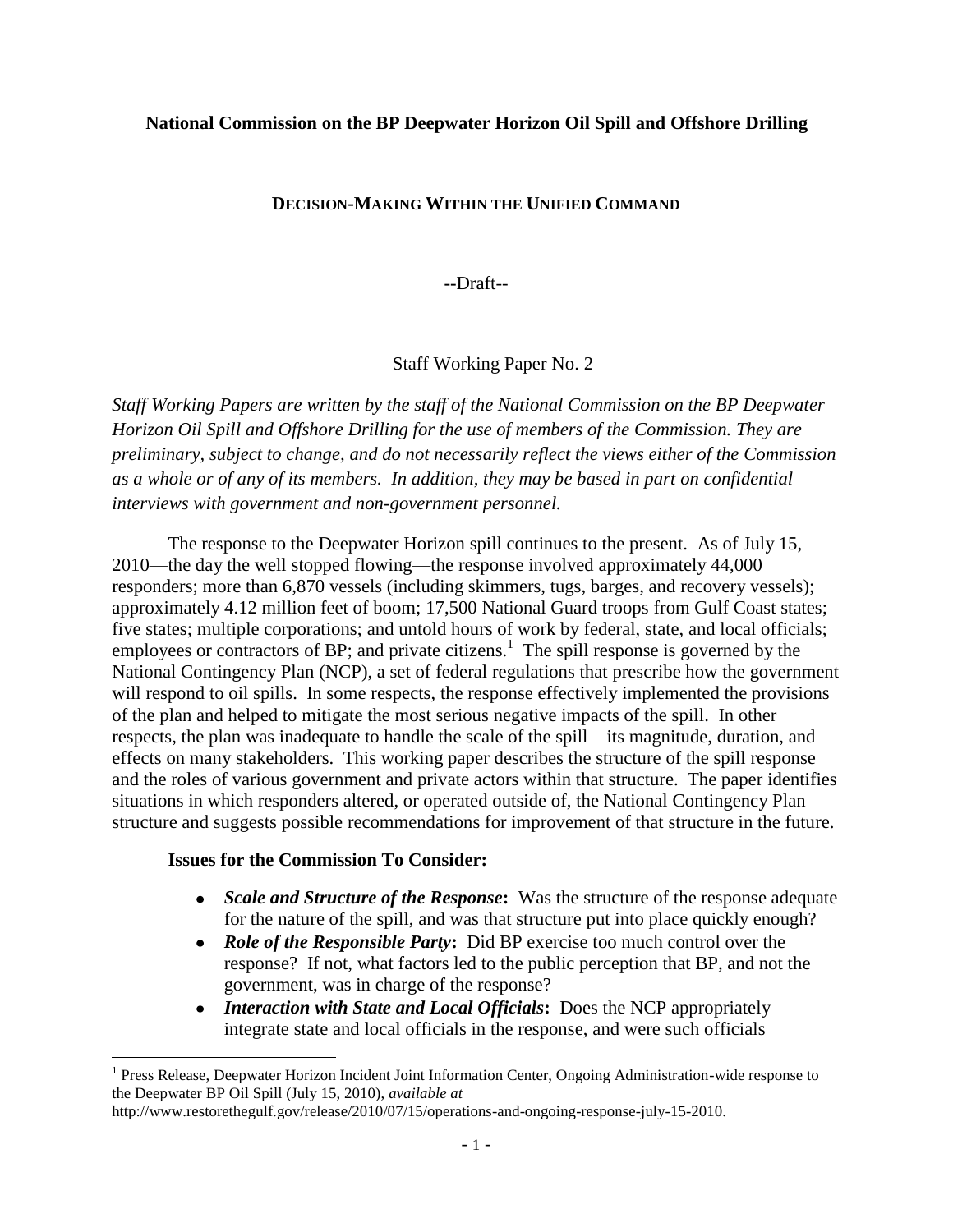appropriately involved in this response? Should the NCP and existing contingency planning documents be changed to create a larger or clearer role for state and local officials in oil spill response?

## **I. Background: The National Contingency Plan and the Unified Command Structure**

The National Oil and Hazardous Substances Pollution Contingency Plan, or National Contingency Plan (NCP), is the federal government's blueprint for responding to both oil spills and hazardous substance releases.<sup>2</sup> Specifically, the NCP establishes the National Response System, a multi-tiered and coordinated national response strategy. Key components of the National Response System include:

- National Response Team: The National Response Team is the organization of sixteen  $f$ ederal departments and agencies<sup>3</sup> responsible for coordinating emergency preparedness and response to oil and hazardous substance pollution incidents.
- Regional Response Teams: The Regional Response Teams are composed of regional representatives of each National Response Team member agency, state governments, and local governments.<sup>4</sup> The two principal components of each Regional Response Team are (1) a standing team, which consists of designated representatives from each participating federal agency, state governments, and local governments (as agreed upon by the states); and (2) incident-specific teams formed from the standing team when the Regional Response Team is activated for a response. The United States Coast Guard leads the Regional Response Teams during responses to oil spills in coastal waters.
- On-Scene Coordinator: The On-Scene Coordinator directs the response efforts and coordinates all other efforts at the scene. For spills of oil and hazardous substances on land, the Environmental Protection Agency (EPA) provides the On-Scene Coordinator. For oil spills in coastal waters, the Coast Guard provides the On-Scene Coordinator. In general, Coast Guard Captains of the Port serve as On-Scene Coordinators for their particular area. On-Scene Coordinators oversee the Unified Area Command.
- Unified Area Command: The Unified Area Command is made up of the Federal On-Scene Coordinator, the State On-Scene Coordinator, and the responsible party. The Unified Area Command supervises the work of the Regional Response Team as well as any Incident Command Posts established for front-line responders.<sup>5</sup>

<sup>&</sup>lt;sup>2</sup> The NCP provisions specific to oil spill response are codified in 40 C.F.R. § 300, Subpart D.

<sup>&</sup>lt;sup>3</sup> These agencies include the United States Coast Guard, the Environment Protection Agency (EPA), the National Oceanic and Atmospheric Administration (NOAA), the Department of the Interior, the Department of Justice, and the Federal Emergency Management Agency (FEMA), as well as other agencies. 40 C.F.R. § 300.175(b).

<sup>&</sup>lt;sup>4</sup> In the spill-affected area there were two RRTs corresponding to the two "regions" involved: (1) Arkansas, Louisiana, New Mexico, Oklahoma, and Texas; and (2) Mississippi, Alabama, Florida, Georgia, Tennessee, North Carolina, South Carolina, Kentucky.

<sup>&</sup>lt;sup>5</sup> For this spill, the Unified Area Command was first located in Robert, Louisiana and later moved to New Orleans, Louisiana. Incident Command Posts were established in Houma, Louisiana; Mobile, Alabama; Miami, Florida; and Houston, Texas.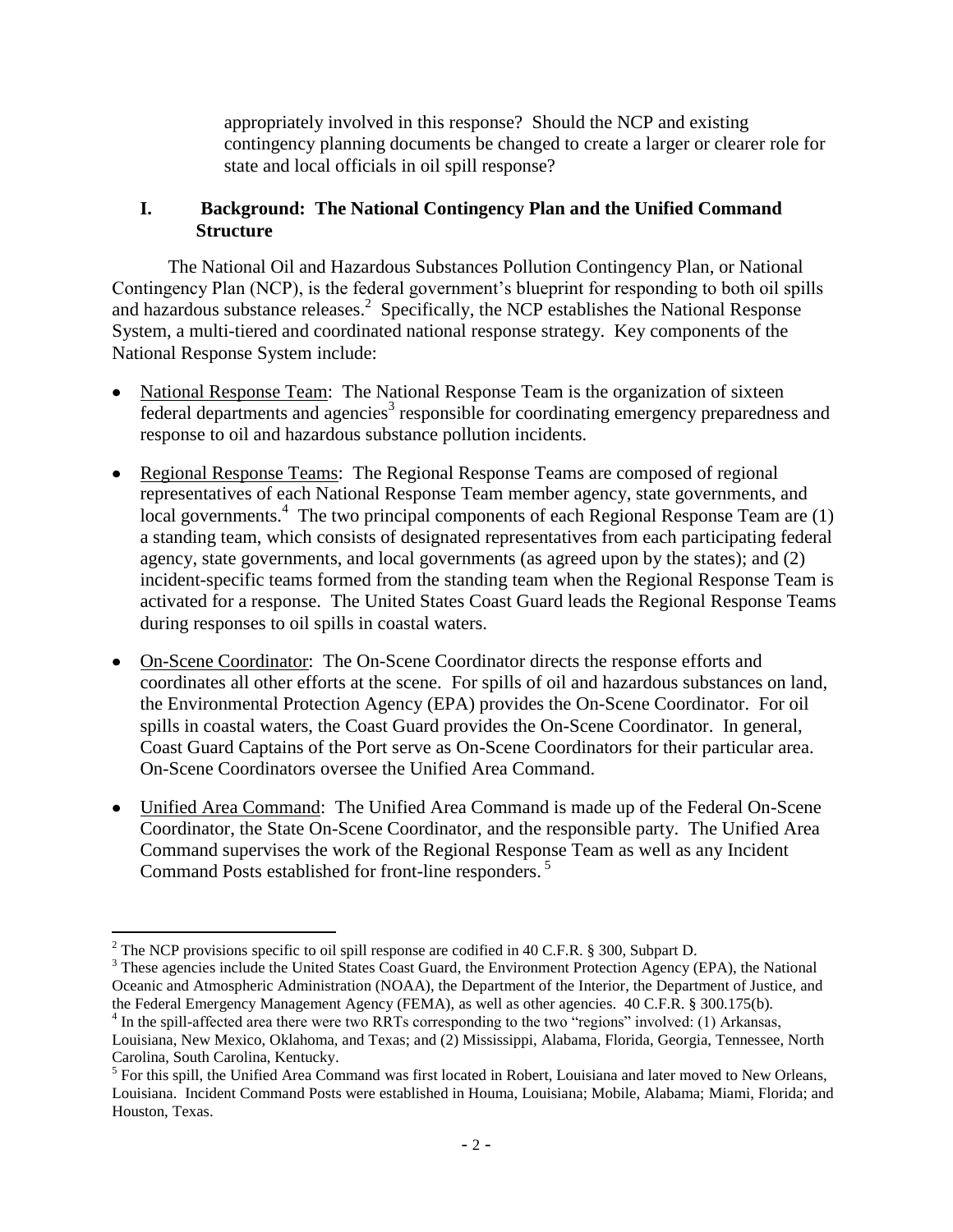- National Incident Commander: Once an oil spill is classified as a Spill of National Significance, the Commandant of the Coast Guard designates a National Incident Commander to provide national-level support for the operational response. (In this paper, the National Incident Commander will be referred to as such, and the National Incident Command post he directs will be referred to as the NIC.) The On-Scene Coordinator maintains authority for response operations as directed in the NCP.
- Area Committees: Area Committees are composed of personnel from federal, state, and local agencies. The primary function of each Area Committee is to prepare an Area Contingency Plan for its designated area. Each Coast Guard Captain of the Port zone is a separate area. Area Contingency Plans are written to set a framework for joint response efforts in the event of a spill. $^6$

Congress first established the NCP in 1968 after the 37-million gallon *Torrey Canyon* tanker spill off the coast of England. The Federal Water Quality Act of 1970, which became the Clean Water Act in 1972, required the President to publish a NCP.<sup>7</sup> Although a version of the NCP was in place at the time of the *Exxon Valdez* spill,<sup>8</sup> Congress responded to that spill by passing the Oil Pollution Act of 1990, which directed the President to expand the NCP.<sup>9</sup> The authority to expand the NCP was later delegated to  $EPA$ ,<sup>10</sup> which implemented this mandate with amendments to the NCP promulgated in 1994.<sup>11</sup>

The 1994 amendments to the NCP focused on expanding federal authority to coordinate effective communication and deployment of equipment—two problems that plagued the *Exxon*  Valdez response.<sup>12</sup> Specifically, the amendments prescribed additional responsibilities for the On-Scene Coordinators and strengthened their ability to direct the on-scene response.<sup>13</sup> The amendments also called for the creation of Area Committees and Area Contingency Plans under the leadership of the On-Scene Coordinator.<sup>14</sup> To ensure that future contingency plans would not underestimate the potential size of a spill as they had in the *Exxon Valdez* disaster, the 1994

<sup>&</sup>lt;sup>6</sup> In the spill-affected states there are two "areas" designated for Louisiana, three areas designated for Texas, three areas designated for Northwest/West Florida, and one area designated for Mississippi/Alabama. These areas are each a Captain of the Port zone, and each has its own Area Contingency Plan. Their respective Area Contingency Plans were combined to form the One Gulf Plan, which includes the individual plans as appendices.

<sup>7</sup> *See* Clean Water Act, Pub. L. No. 92-500, § 311(j), 86 Stat. 816, 862 (1972).

<sup>&</sup>lt;sup>8</sup> In fact, six applicable contingency plans were in place at the time of the *Exxon Valdez* spill. The five other plans that operated along with the NCP were the Alyeska, Captain of the Port (OSC), Regional, Alaska, and Exxon contingency plans. *See* NATIONAL RESPONSE TEAM, EXXON VALDEZ OIL SPILL: A REPORT TO THE PRESIDENT 6-8 (May 1989).

<sup>9</sup> Oil Pollution Act of 1990, Pub. L. No. 101-380, 104 Stat. 484, primarily codified at 33 U.S.C. 2701 *et seq.*  [hereinafter OPA 90].

<sup>10</sup> *See* OPA 90 §§ 4201, 4202.

<sup>&</sup>lt;sup>11</sup> See Rules and Regulations, Environmental Protection Agency, 40 C.F.R. Parts 9 and 300, National Oil and Hazardous Substances Pollution Contingency Plan, 59 Fed. Reg. 47,384 (Sept. 15, 1994).

<sup>12</sup> *See id*. <sup>13</sup> *See id*.

<sup>&</sup>lt;sup>14</sup> *See id.* at 47,384 ("These committees and plans are designed to improve coordination among the national, regional, and local planning levels and to enhance the availability of trained personnel, necessary equipment, and scientific support that may be needed to adequately address all discharges.").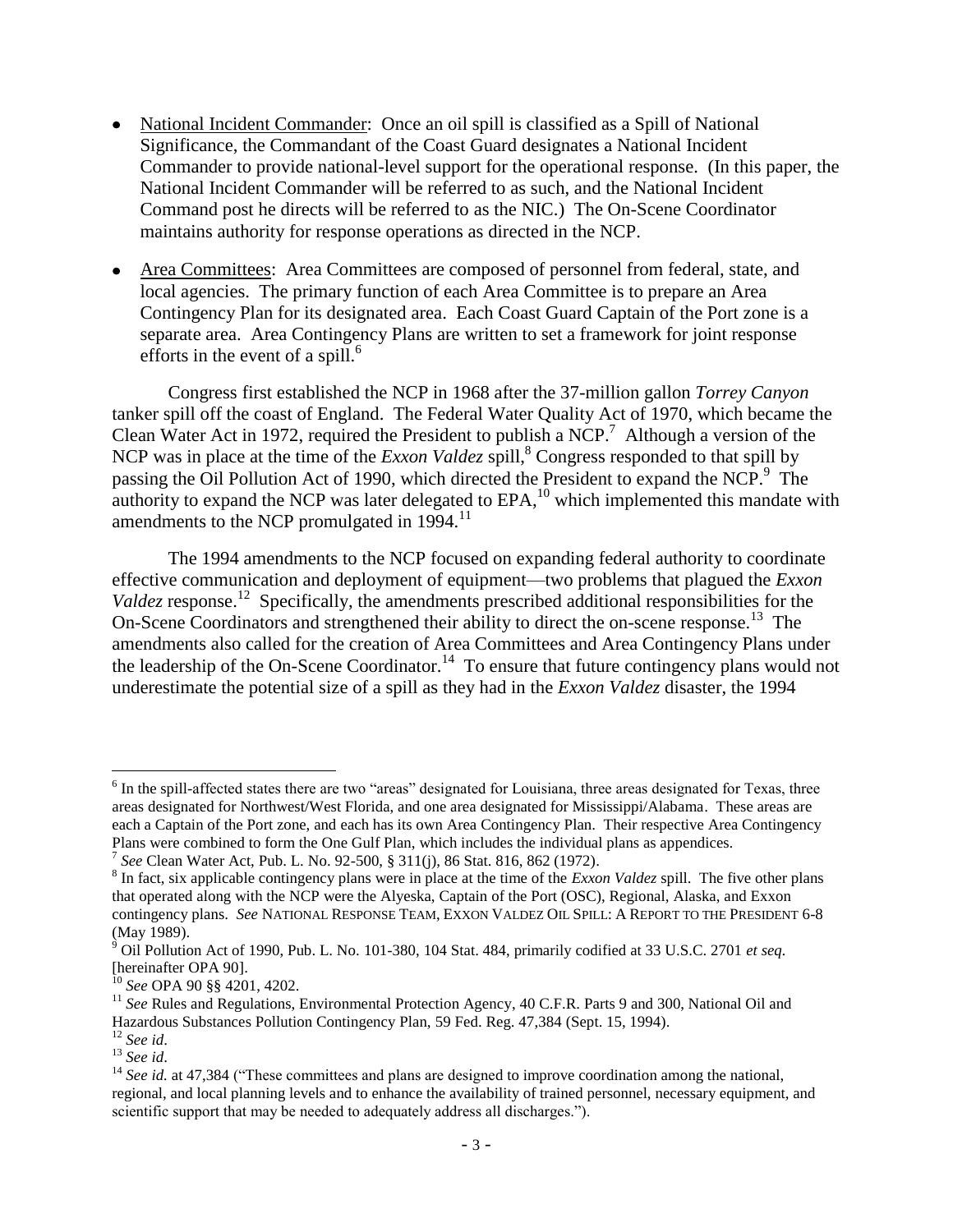amendments required consideration of a worst-case discharge scenario.<sup>15</sup> Finally, the EPA compiled general oil discharge response requirements into a single document to aid responders.<sup>16</sup>

## **II. The Unified Command**

The guiding concept of the NCP is a "unified command system" that "brings together the functions of the Federal Government, the state government, and the responsible party to achieve an effective and efficient response."<sup>17</sup> The magnitude of the response to the Deepwater Horizon spill necessitated the build-out of an elaborate organizational structure with accompanying delegation of responsibilities.

#### **A. Setting the Structure**

The NCP vests the Federal On-Scene Coordinator with authority over the command system. Although the unified command system is designed to bring together different stakeholders to make decisions, one individual needs to have ultimate decision-making power in the event of a conflict. Under the NCP, that individual is the Federal On-Scene Coordinator. The Coast Guard pre-designates the official who will serve as Federal On-Scene Coordinator, and that individual has responsibilities for contingency planning and coordination even before a spill occurs. For example, the Captain of the Port for the coastal zone where a spill occurs will generally be the Federal On-Scene Coordinator. The Federal On-Scene Coordinator is required to oversee the development of the Area Contingency Plan, which is coordinated through the Regional Response Team and designated state and local representatives.<sup>18</sup> The Federal On-Scene Coordinator can change as the nature of the event changes to require a larger response. The NCP gives the Federal On-Scene Coordinator the authority to oversee the incident command structure and to expand it as she sees necessary.

In this case, the first Federal On-Scene Coordinator was the Captain of the Marine Safety Unit at Morgan City, Louisiana, Captain Joseph Scott Paradis, because his sector was responding to the fire and conducting search and rescue missions. Once the response called for a Unified Area Command to be stood up, Admiral Mary Landry, as commander of the Eighth Coast Guard District, became the Federal On-Scene Coordinator.<sup>19</sup> In the first days of the spill, responders established a Unified Area Command post at Robert, Louisiana in a BP training facility, and set up an Incident Command Post in Houma, Louisiana.<sup>20</sup> BP had immediately set up a command post in Houston, and Coast Guard responders went there to set up a full Incident Command Post as well. On June 1, responders established the Incident Command Post at Mobile, bringing the total of forward-operating Incident Command Posts to three.

The response was also supervised at a national level by a National Incident Commander. On April 29, 2010, the Coast Guard designated the disaster a "Spill of National Significance"

 $\overline{a}$ <sup>15</sup> *See id.*

<sup>&</sup>lt;sup>16</sup> *Id.* at 47.414; 40 C.F.R. Part 300 Appendix E. This appendix is simply a concise restatement of the regulations set forth throughout 40 C.F.R. Part 300; it does not add any substantive regulations.

<sup>17</sup> 40 C.F.R. § 300.105.

<sup>18</sup> 40 C.F.R. § 300.120(e).

 $19$  On June 1, Admiral Landry returned to her Eighth District duties to prepare for hurricane season, and Admiral James Watson became FOSC. He later transferred the position to Admiral Paul Zukunft.

 $20$  Captain Paradis became the leader of the incident command post at Houma; he was assisted by Captain Edwin Stanton, who would formally take command on May 28.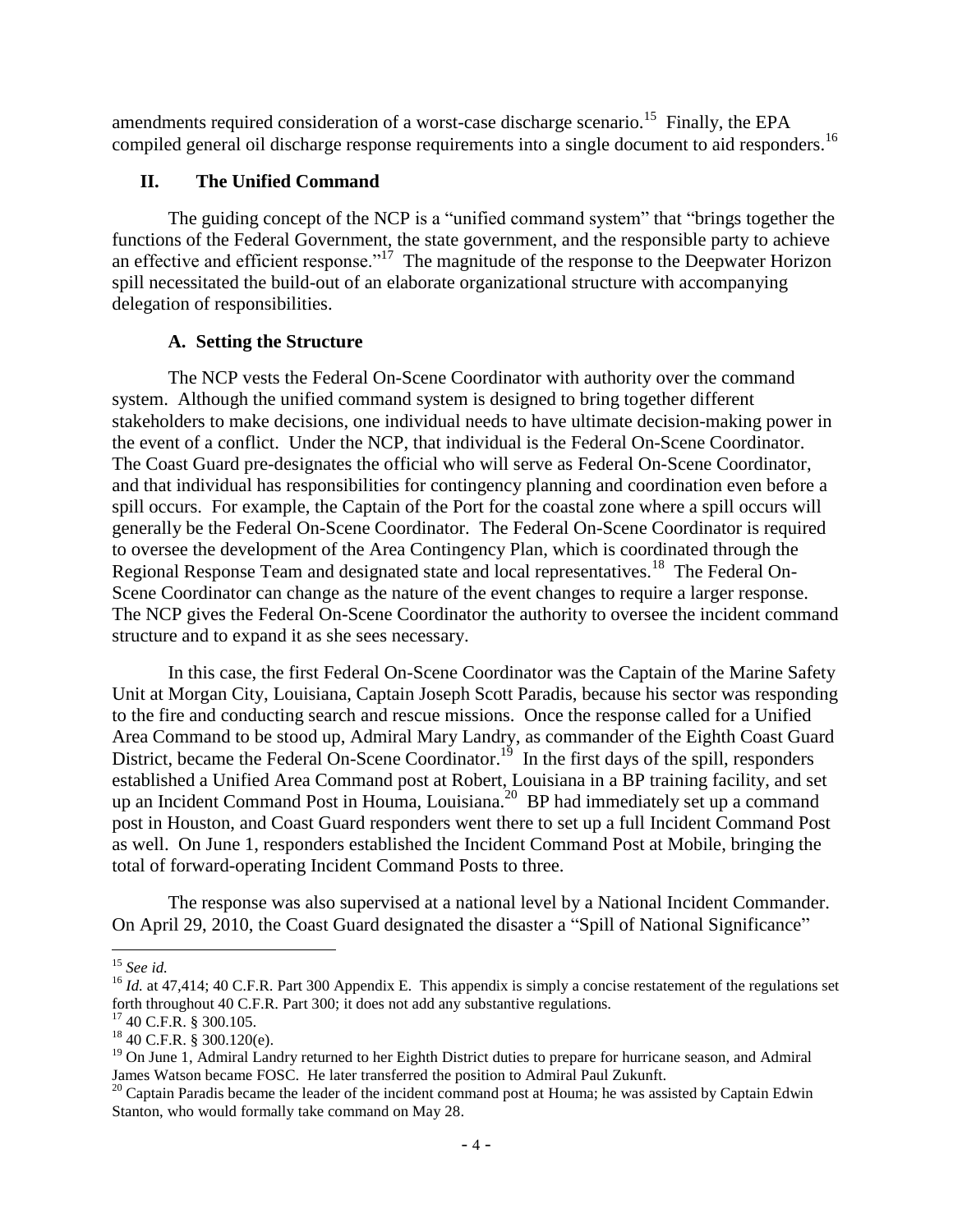and named Admiral Thad Allen National Incident Commander.<sup>21</sup> This disaster marked the first time the "Spill of National Significance" designation was used. A spill of national significance is defined as "a spill which due to its severity, size, location, actual or potential impact on the public health and welfare or the environment, or the necessary response effort, is so complex that it requires extraordinary coordination of federal, state, local, and responsible party resources to contain and cleanup the discharge."<sup>22</sup> The National Incident Command (NIC) can only be established, and the National Incident Commander named, after a spill of national significance is declared. The NCP provision creating the position of National Incident Commander provides that the Commander "will assume the role of the [Federal On-Scene Coordinator] in communicating with affected parties and the public, and coordinating federal, state, local, and international resources at the national level." The NCP is otherwise silent on the role of the National Incident Commander, who can serve in the position, or what tasks the he or she will handle instead of the Federal On-Scene Coordinator.

Because of this lack of regulatory guidance, the NIC set up during the Deepwater Horizon response was based largely on the National Incident Commander"s view of what his role and the role of his staff should be. The NIC, as envisioned by Admiral Allen, primarily functioned as a national coordination and communications center to deal with high-level political and media inquiries so that the Unified Area Command and the Incident Command Posts could focus on response efforts. The goal was for the NIC not to direct tactics or response operations, but to deal with political and high-level strategy issues associated with the response. Similarly, the goal of the Federal On-Scene Coordinator and the Unified Area Command was not to direct all response operations, but rather to coordinate resources, communications, and the relationship with the responsible party. Most tactical and operational decisions were intended to be made at the Incident Command Post level.

#### **B. Speed of Establishing Command**

Though some of the command structure was put in place very quickly, in other respects the mobilization of resources to combat the spill seemed to lag. For about nine days, Deepwater Horizon response efforts continued with the Federal On-Scene Coordinator at the top of the command structure. National leaders such as Deputy Secretary of the Interior David Hayes were involved, but the response was still largely regional in nature—the President had not been to the region, Cabinet secretaries had not yet become involved, and the responders were from the local area. High-level conversations regarding whether a spill of national significance declaration and a National Incident Commander appointment were necessary occurred in the first week of the spill, but the declaration was only made on April 29, 2010.<sup>23</sup> Admiral Allen, then Commandant of the Coast Guard, was appointed National Incident Commander the following day.

For the first ten days of the spill, it appears that a sense of over-optimism affected responders.<sup>24</sup> Responders almost uniformly noted that, while they understood that they were facing a major spill, they believed that BP would get the well under control. At least one high-

<sup>21</sup> 40 C.F.R. § 300.323; Campbell Robertson, *White House Takes a Bigger Role in the Oil Spill Cleanup*, N.Y. TIMES (Apr. 29, 2009).

 $^{22}$  40 C.F.R. § 300.5.

<sup>&</sup>lt;sup>23</sup> Interview with Coast Guard official.

<sup>&</sup>lt;sup>24</sup> Interviews with Coast Guard officials.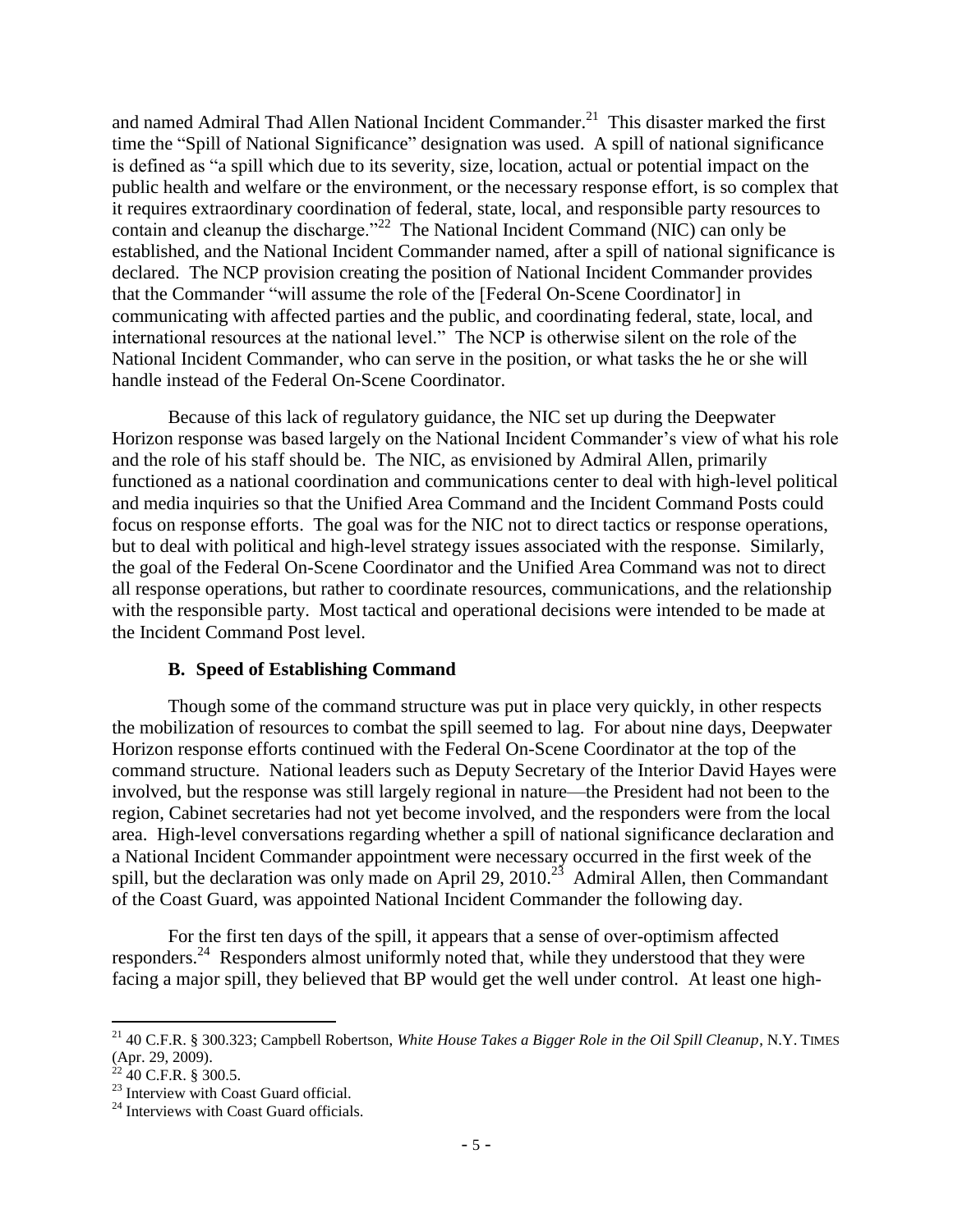level Coast Guard official thought that the oil would not come ashore and hesitated to open additional command posts.<sup>25</sup> Responders viewed the event as an "incident" rather than a "campaign," which is what it became.<sup>26</sup> While it is not clear that this misplaced optimism affected any individual response effort, it may have affected the scale and speed with which national resources were brought to bear. In hindsight, some Coast Guard responders thought that their initial approach was too slow and unfocused.<sup>27</sup>

It is impossible to separate an evaluation of the speed with which the response progressed in its early days from the misunderstanding of the actual flow of the well. Responders insist that they were responding to a worst-case discharge and would have not acted differently had they known the true flow rate earlier on.<sup>28</sup> They uniformly reported that long-held Coast Guard policy was to assume the worst-case discharge. They said they did not believe the flow-rate estimates they were hearing and assumed the worst. However, it is possible that a better understanding of the quantity of oil may have resulted in designating a National Incident Commander faster, beginning to move personnel and resources faster, and establishing more and better communications with affected stakeholders earlier on.<sup>29</sup> The early BP estimate that the riser was leaking 1,000 barrels per day lasted until April 28, 2010, when NOAA scientists produced an estimate of  $5,000$  barrels per day.<sup>30</sup> It was only after this five-fold escalation in the flow-rate estimate that the NIC structure was added to the spill response framework.

Though the response may have been slow to escalate in the first ten days, by at least mid-May, 2010, the Coast Guard was fighting a war against the oil. They built out the organizational structure for the response, and they moved resources into the area from all over the country.<sup>31</sup> To accomplish these tasks they needed more personnel. The spill happened at precisely the worst time for the Coast Guard, at the beginning of transfer season, when members are reassigned to new posts.<sup>32</sup> People were moving around and required new training. Coast Guard officials wanted to call up reservists and National Guard members to supplement their active duty ranks. This was not without difficulty. Reservists can only be called up for a certain period of time, and officials had concerns that they would quickly deplete the reserve numbers, especially if the spill lasted into the fall. High-level Coast Guard officials were also unsure of their authority to call on the National Guard, which required coordination with the states.<sup>33</sup> This maneuvering took time.

<sup>25</sup> Interview with Coast Guard official.

<sup>&</sup>lt;sup>26</sup> Interviews with Coast Guard officials.

<sup>&</sup>lt;sup>27</sup> Interviews with Coast Guard officials.

<sup>&</sup>lt;sup>28</sup> These statements relate only to response and clean-up efforts, not efforts to stop or contain the flow of oil at the wellhead. Whether a lack of accurate information regarding flow rate impacted containment efforts will be explored in a later staff working paper.

<sup>&</sup>lt;sup>29</sup> Commission staff continues to gather information with which to evaluate whether underestimates of flow rate impacted the response effort.

<sup>&</sup>lt;sup>30</sup> Press conference, Admiral May Landry, United States Coast Guard, Federal On-Scene Coordinator, in New Orleans, LA (Apr. 28, 2010), http://cgvi.uscg.mil/media/main.php?g2\_itemId=843309.

<sup>&</sup>lt;sup>31</sup> Coast Guard documents.

<sup>&</sup>lt;sup>32</sup> Interviews with Coast Guard officials.

<sup>&</sup>lt;sup>33</sup> Interviews with Coast Guard officials. The National Guard in a state can be mobilized by the governor when a state of emergency is declared, and the Secretary of Defense can call on the National Guard during war or a during declared national emergency. National Guard members cannot be individually involuntarily recalled. United States Code Title 32 describes state use of the National Guard in peacetime, while Title 10 establishes the federal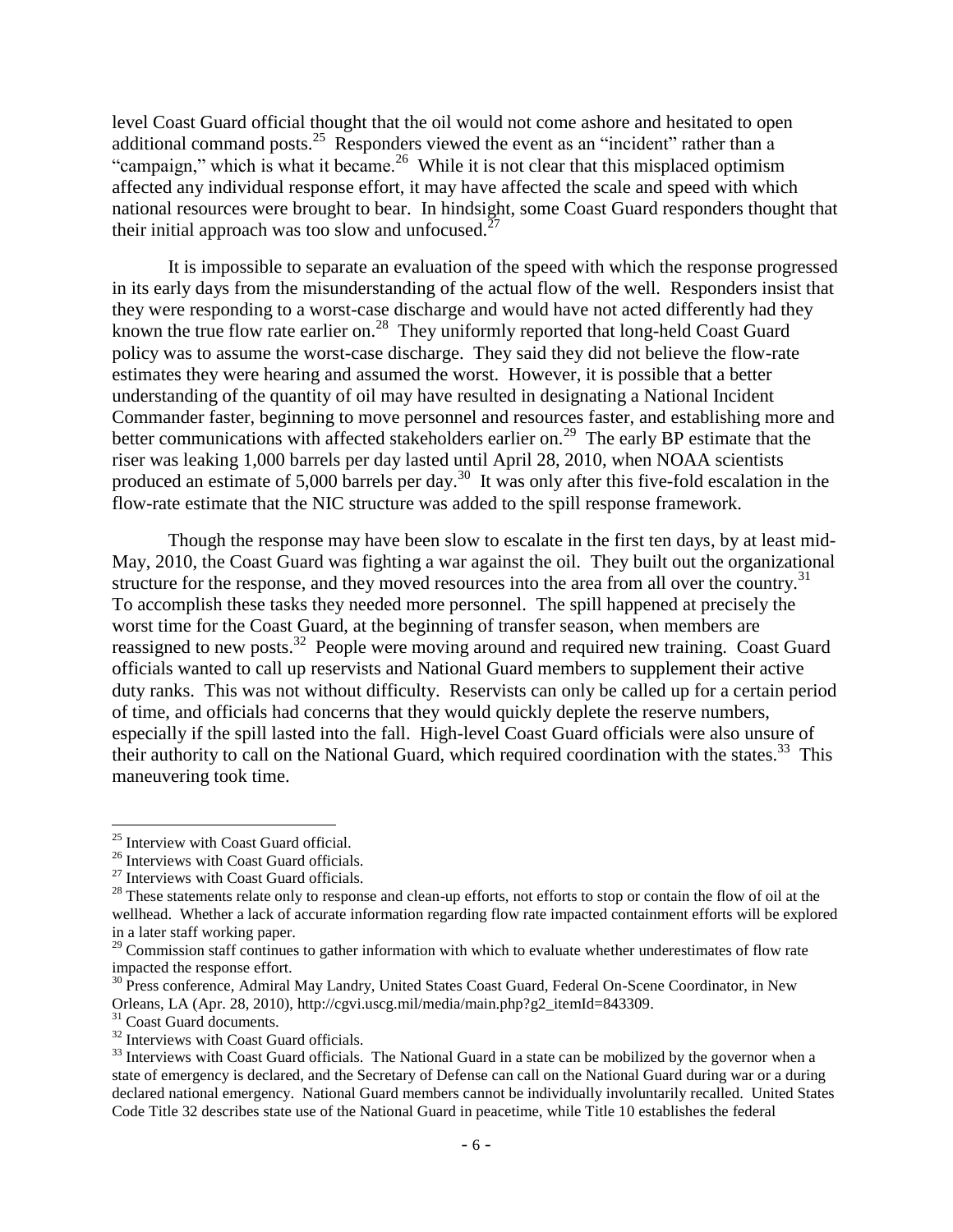The majority of Coast Guard personnel interviewed insisted that they had thrown everything they had at the spill. By around the end of May, it seems that most responders believed they had the equipment they needed—they had skimmers, for example, that were adequate for the operating environment of the Gulf of Mexico, and they had enough of them. The American public, however, believed that the government could be doing more. When President Obama first visited the Gulf on May 3, 2010, the president of St. Bernard Parish in Louisiana was already suggesting that the government was not moving quickly enough.<sup>34</sup> A Pew research poll conducted from May 6 to 9, 2010, found that only 38% of Americans approved of the President's handling of the spill, compared to 36% who disapproved.<sup>35</sup> By May 27, 2010, polls showed that 60% of adults thought that the government was doing a poor job of responding to the spill. $36$ 

The government did not take any major steps to respond to this perception until the end of May, when President Obama announced that he would triple the federal manpower and resources responding to the spill.<sup>37</sup> Coast Guard responders believed they were already throwing every resource they had at fighting the spill, but they dutifully tripled personnel and tracked their progress, at least for the state of Louisiana, in a regular report titled "Status on Tripling."<sup>38</sup> Responders noted that "tripling" taxed the Coast Guard"s ability to respond and to conduct its other missions and may not have been the most effective use of a thin-spread force in a lengthy campaign.<sup>39</sup> Tripling, or at least the arguable overreaction to the public perception of a slow response, resulted in resources being thrown at the spill in general rather than being targeted in an efficient way. For example, NIC staff believed they needed to buy every skimmer they could find, even though they were hearing that responders on the ground had enough skimmers.<sup>40</sup> It was also around this time that responders began deploying boom everywhere they could, even though they believed that some areas were not likely to encounter oil and boom could be more efficiently directed elsewhere (discussed in greater depth in "The Boom Wars" section below). It is not clear whether all resources in all states were actually tripled or merely increased. At the very least, tracking the "status on tripling" was probably not the most important task for frontline responders to be undertaking.

Adding personnel also meant using resources that the Coast Guard believed they needed to keep elsewhere or save for a potentially long campaign. This particularly applied to reservists. Coast Guard reservists can be recalled for sixty-day periods, after which they cannot be recalled for two more years.<sup>41</sup> Coast Guard officials were concerned that they would deplete available

<sup>37</sup> *See, e.g.*, *Obama Pledges to Triple Oil Response Manpower in Gulf*, BBC NEWS (May 28, 2010),

<sup>38</sup> Interviews with Coast Guard officials; Coast Guard documents.

government"s authority to call on the National Guard. 32 U.S.C. § 101 *et seq.*; 10 U.S.C. § 12301. There was some debate as to the applicable statutory authority.

<sup>&</sup>lt;sup>34</sup> Robin Bravender, *Gulf Coast Residents Send SOS to Obama*, N.Y. TIMES (May 3, 2010).

<sup>35</sup> SURVEY REPORT, THE PEW RESEARCH CENTER FOR THE PEOPLE AND THE PRESS, OIL SPILL SEEN AS ECOLOGICAL DISASTER; GOVERNMENT, BP RESPONSES FAULTED (May 1, 2010), http://people-press.org/report/612/oil-spill.

<sup>36</sup> Mimi Hall, et al., *Is oil spill becoming Obama"s Katrina?*, USA TODAY (May 27, 2010),

http://www.usatoday.com/news/washington/2010-05-27-Spill-poll\_N.htm (reporting results of USA Today/Gallup poll).

http://www.bbc.co.uk/news/10179369; Paul Rioux, *President Barack Obama Promises No Retreat from Gulf of Mexico Oil Spill Response*, TIMES-PICAYUNE (May 28, 2010).

<sup>&</sup>lt;sup>39</sup> Interviews with Coast Guard officials.

<sup>40</sup> Interviews with Coast Guard officials.

 $41$  14 U.S.C. § 712.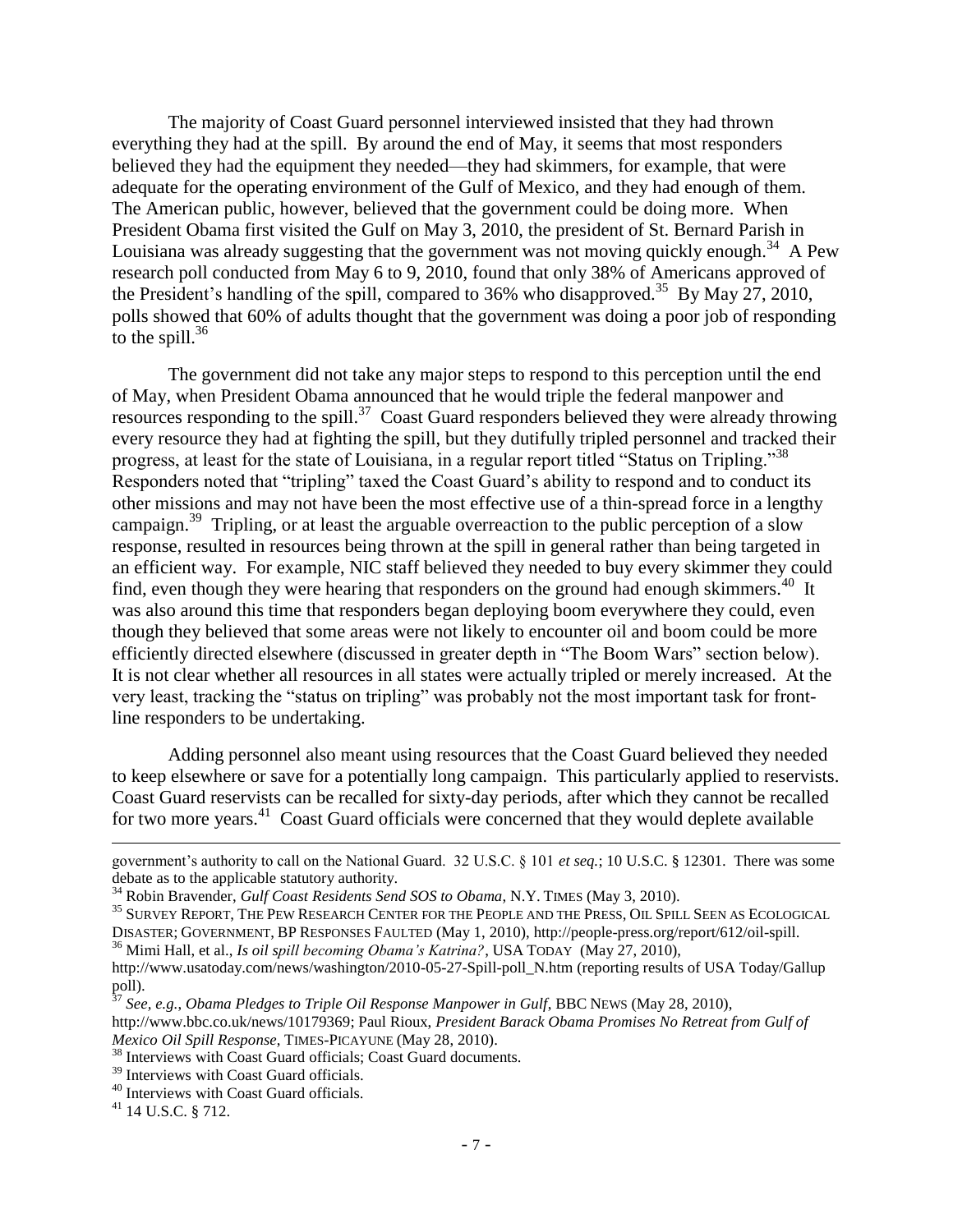reserves for the next two years.<sup>42</sup> In July 2010, before the well was capped, NIC staff began to approach other agencies to determine if they could send additional responders. Some agencies, such as EPA and NOAA, were already moving people from their home missions and sending them to the Gulf. Other agencies, such as the Department of Defense, did not have a strong presence and were willing to send some people to assist. The well was capped and the point became moot before the federal government had to implement this strategy.

#### **C. Decision-Making Outside the Command Structure**

As discussed above, the Deepwater Horizon spill was the first time a spill of national significance was declared and a National Incident Commander was named. The spill was also unprecedented in terms of size and the technology required to address it. As a result of these factors, and of the intense political interest in the spill response, decision-making structures outside the unified command, and thus outside the regulatory framework of the NCP, evolved.

The NCP envisions the Coast Guard as the lead agency for oil spill response, anticipating that it will provide the Federal On-Scene Coordinator and a large percentage of the responders. Other agency partners, however, have roles under the NCP as well. The National Response Team and the Regional Response Team are established inter-agency and inter-jurisdictional partnerships that can be convened in an emergency to make decisions and to utilize each member agency"s expertise. The Regional Response Team is activated when a spill exceeds the response capability of the Federal On-Scene Coordinator, transects state boundaries, poses a substantial threat to public health, or involves a worst-case discharge. Similarly, the National Response Team is activated when a spill exceeds the response capability of the region in which it occurs, transects regional boundaries, or involves a substantial threat to public health.<sup>43</sup>

During the Deepwater Horizon response, these inter-agency groups were activated but later marginalized when issues were taken out of their hands and decided by agency heads rather than through the established decision-making structure. When the first National Response Team conference call was held, instead of the designated team members, the principals of the agencies were on the line and Secretary of Homeland Security Janet Napolitano chaired the call. The principals or their deputies remained very involved in the response and took over addressing key issues. While this was valuable in showing how seriously the government was taking the spill and the response, it also injected political involvement at the highest levels. Such involvement may have increased accountability, and helped to make controversial decision-making more transparent, but it also made the decisions more subject to criticism and delay on political grounds.

For example, the NCP provides that the Regional Response Team shall make decisions on the use of dispersants. During the earliest days of the response, acting Federal On-Scene Coordinator Captain Paradis directed the application of surface dispersants, as pre-approved in the Area Contingency Plan.<sup>44</sup> Sub-sea application was a novel use, and Coast Guard officials sought permission from the Regional Response Team, which elected to allow tests of the technique.<sup>45</sup> As the issue of dispersant application became more and more prominent in the

<sup>&</sup>lt;sup>42</sup> Interviews with Coast Guard officials.

<sup>43 40</sup> C.F.R. § 300.110.

<sup>&</sup>lt;sup>44</sup> Interviews with Coast Guard officials.

<sup>45</sup> Interview with Coast Guard official.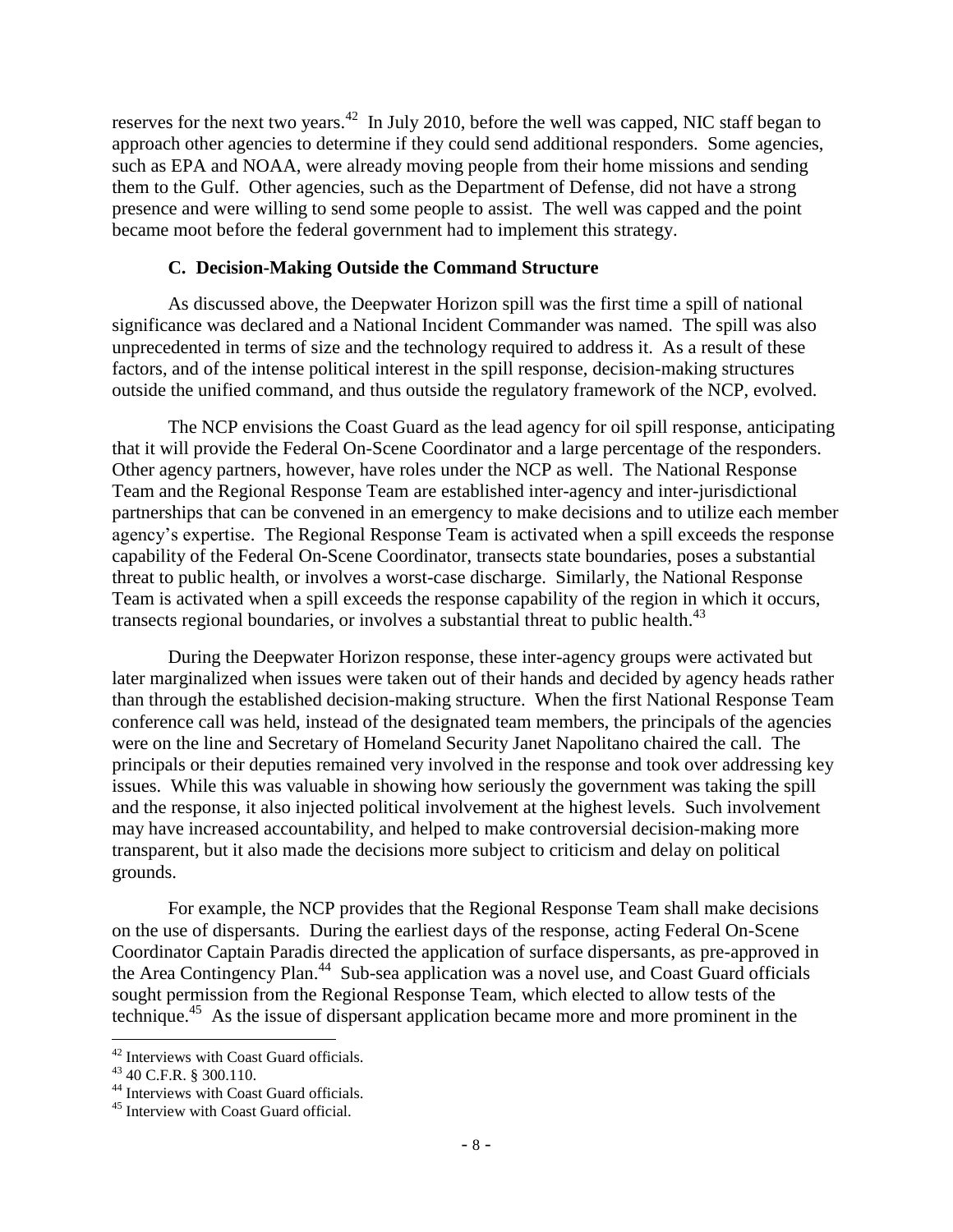media, the decisions to apply both surface and sub-sea dispersants were taken out of hands of the Federal On-Scene Coordinator and the Regional Response Team and given to EPA Administrator Lisa Jackson.<sup>46</sup> Administrator Jackson elected to bypass the Regional Response Team structure and instead issue decisions regarding dispersant policy through directives, which Coast Guard representatives co-signed.<sup>47</sup>

As explained by a senior official, the National Response Team and the Regional Response Team became "report-to" bodies rather than "decision-making" bodies.<sup>48</sup> This circumvention of the NCP structure made it unclear to the public and to responders who actually had authority over decisions on important issues such as dispersants. Responders, who often viewed surface dispersants as a powerful response tool that they needed to deploy to protect the coastline, and who understood the analysis that went into the decisions during the planning process to pre-approve use of surface dispersants, wondered why that advance work was suddenly being supplanted by a process led by political appointees who had not been involved in prior planning efforts.

On the one hand, it speaks well of the command structure and the NCP that the structure could be flexible enough to incorporate new interagency partnerships and new decision-making structures. On the other hand, the seeming rejection of the interagency groups specifically established by the NCP speaks to a larger issue of the failure of planning documents to adequately assist responders in preparing for a spill of this magnitude. The National Response Team and the Regional Response Teams are institutional structures with membership and responsibilities designated before a spill occurs. They are organizations that can plan, train, and generally be ready to respond in an emergency. It is not yet clear if the choices to route decisionmaking around those bodies were based on specific demands from politicians or high-level appointees, or simply on the scale and exigencies of the situation. Much of the unified command structure is designed to push issues down to the most local level at which they can be addressed. Having strong agency head participation tended to elevate decisions that might have otherwise been addressed closer to the source of the question.

The scientific advisor agencies—EPA, the National Oceanic and Atmospheric Agency (NOAA), and the United States Geological Survey—seem to have possessed the expertise most implicated by the spill and were therefore also the agencies most involved in ad hoc decisionmaking taking place outside the command structure. In addition to the issue of dispersants, this ad hoc decision-making occurred with regard to fishery closures and flow rate estimates. NOAA, the United States Department of Agriculture, and the NIC-created Interagency Solutions Group were in control of fishery closures. The Flow Rate Technical Group, also a part of the Interagency Solutions Group, and the federal scientific team led by Secretary of Energy Steven Chu spoke for the government on flow rate. These issues, and the decision-making structures that were created to address them, will be explored more fully in other staff working papers.

In contrast with the National Response Team and the Regional Response Team, the Department of Energy took on a large role during the spill. The NCP does not create any sort of role for the Department of Energy in an oil spill response, and yet the Department team was

 $\overline{a}$ <sup>46</sup> The use of dispersants is the subject of a separate Commission draft staff working paper.

<sup>&</sup>lt;sup>47</sup> Interviews with Coast Guard officials.

<sup>48</sup> Interview with Coast Guard official.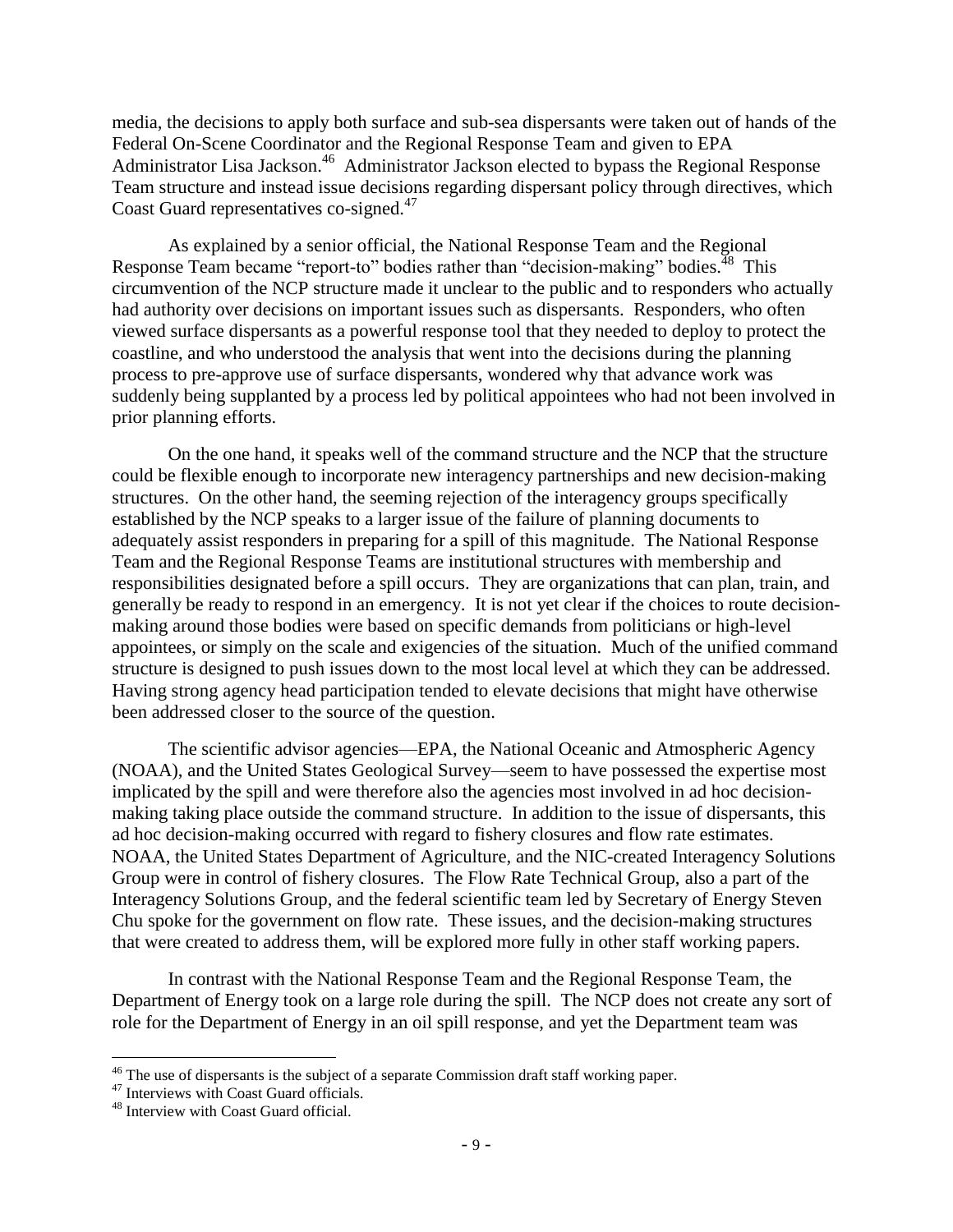integral in the steps to contain the well, eventually directing and exercising veto power over BP"s actions with regard to source control. Because the Department of Energy team was focused on containment rather than response, the role of the Department will be explored in greater detail in a subsequent paper on containment.

Problems with setting up the command structure quickly enough, and with making lines of authority clear, arguably contributed to problems explored in the next two sections: public perceptions that BP was in charge and that state and local concerns were being ignored.

# **Suggestions for the Commission's consideration:**

- The response structure was established more slowly than it should have been, in  $\bullet$ part because of a perception that the well would be quickly controlled and because the geographic scope, scale, and duration of the spill were unprecedented for responders.
- The National Response Team and the Regional Response Teams did not play the  $\bullet$ role envisioned by the NCP, with substitute, ad hoc structures being created in their place. The Commission may wish to recommend changes to the mission or composition of the National Response Team and the Regional Response Teams to make them more useful in the future, particularly in creating a framework to provide interagency scientific expertise.
- The Commission may wish to recommend the addition of distinct plans and  $\bullet$ procedures to the NCP to better scale the response to a Spill of National Significance and to account for the more prominent role that high-level federal and state officials will likely play in the response to such a spill.

# **III. The Role of BP**

Very early in the response, the media and the public began to question whether the federal government or BP was truly directing the response. While all on-scene government officials with whom we have spoken have asserted that the federal government was fully in charge of the response from the outset, the government struggled to control messaging regarding who was directing containment and response efforts.

# **A. The Role of the Responsible Party under the Oil Pollution Act**

For oil spills from offshore rigs, the NCP defines the "lessee or permittee of the area in which the facility is located" as the "responsible party." Under the Oil Pollution Act framework, a responsible party will be liable for damages resulting from the oil spill and costs incurred by the government in responding to the spill. $^{49}$ 

The NCP does not sort out these liability issues—it is a structure for response, not a vehicle for assigning blame. However, the NCP does direct that the responsible party play a role in the response. One of the principles of the unified command structure the NCP establishes is

 $\overline{a}$  $^{49}$  OPA 90 § 1002(b)(2); 33 U.S.C. § 2702.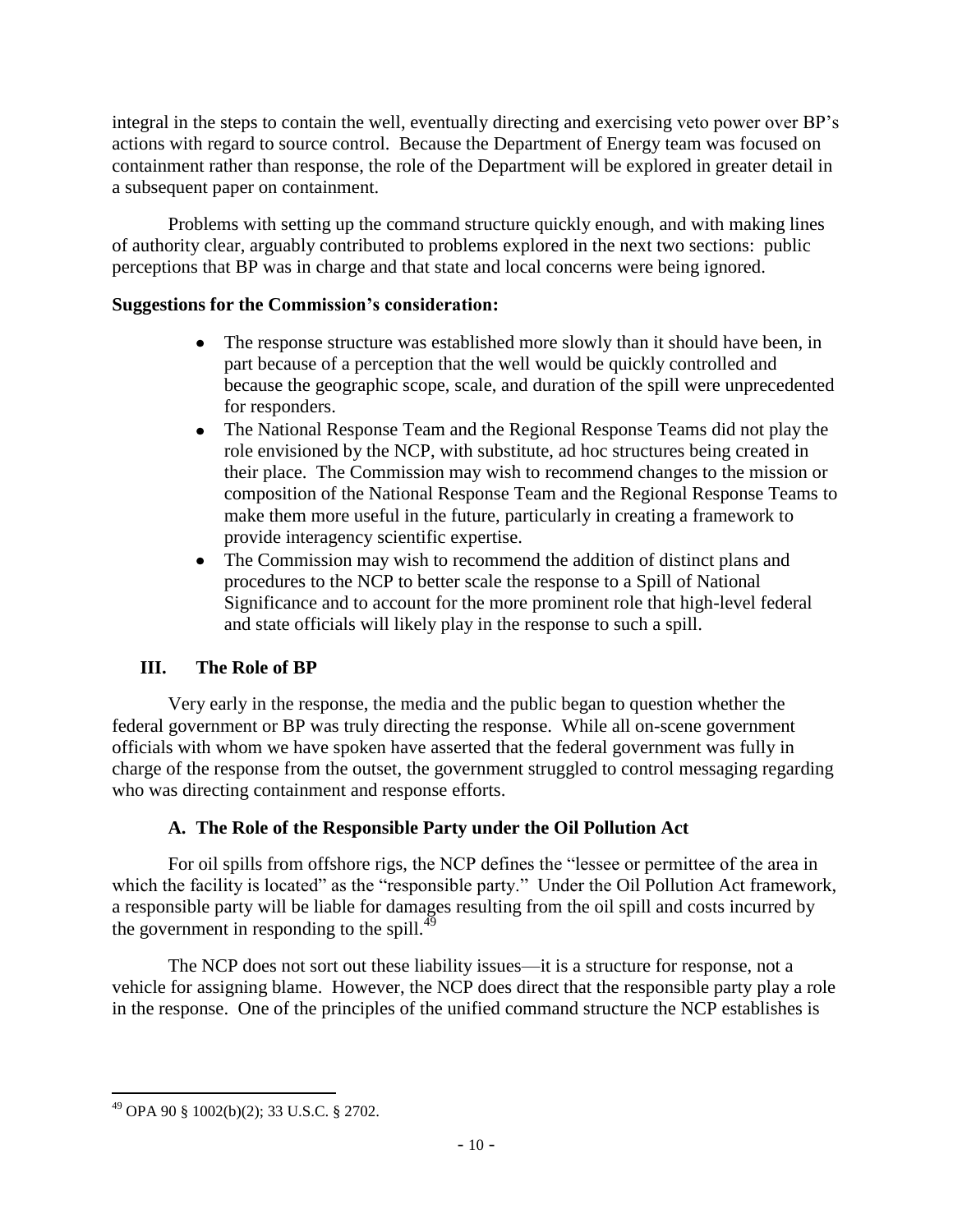that the responsible party must be included in order to "achieve an effective and efficient response."<sup>50</sup>

The NCP provides that "cleanup responsibility for an oil discharge immediately falls on the responsible party," and notes that "in a large percentage of oil discharges, the responsible party shall conduct the cleanup."<sup>51</sup> Though the NCP directs the Federal On-Scene Coordinator to "monitor[] or direct[] all federal, state, local, and private removal actions," the Federal On-Scene Coordinator may "allow the responsible party to voluntarily and promptly perform removal actions" if the [Federal On-Scene Coordinator] determines that having the responsible party perform such actions will "ensure an effective and immediate removal of the discharge." In this situation, the Federal On-Scene Coordinator supervises the responsible party"s actions. The NCP expresses a preference for setting up the response in this manner—"[w]here practicable, continuing efforts should be made to encourage response by responsible parties."<sup>52</sup> In a spill that "results in a substantial threat to the public health or welfare of the United States…the [Federal On-Scene Coordinator] must direct all response efforts."<sup>53</sup>

There are policy choices behind this preference. First, the responsible party may be in the best position to respond because of its knowledge or technical expertise related to the processes involved in its own facility. Second, the responsible party bears the ultimate costs of removal under the Oil Pollution Act.<sup>54</sup> Rather than expending further resources on collecting response costs in a later civil action, it is more efficient to let the responsible party bear those costs up front.

The interests of the responsible party and the public are generally aligned with respect to stopping an ongoing spill. Under the Clean Water Act, the responsible party can be liable for a civil penalty determined by the amount of oil that was spilled,  $55$  so it shares the public's interest in cutting off the oil flow as quickly as possible. On other issues, the incentives of the public and the responsible party may diverge. For instance, the responsible party may, at least in theory, have an interest in using dispersants even if they cause ecological harm. Environmental damage caused by low concentrations of widely dispersed oil may be harder to document than concentrated surface harm in coastal areas. Moreover, public opinion may be more likely to be influenced by easily visible harm to wetlands, beaches, birds, and terrestrial animals. Hence, the responsible party may have an incentive to favor greater use of dispersants than is in the public interest. Similarly, the public may have an interest in knowing the rate of flow from the well, while the responsible party may benefit from obfuscating or underestimating the rate of flow because high flow means higher liability.<sup>56</sup> Moreover, a responsible party has a fiduciary duty to its shareholders to minimize costs incurred. This fiduciary duty can be at odds with the public"s interest in maximizing cleanup efforts.

<sup>50</sup> 40 C.F.R. § 300.105.

 $51$  40 C.F.R. Part 300, Appendix E § 2.3(b).

<sup>52</sup> 40 F.C.R. § 300.305.

<sup>53</sup> *Id.*

<sup>54</sup> 33 U.S.C. § 2702.

<sup>55</sup> 33 U.S.C. § 1321(b)(7).

<sup>&</sup>lt;sup>56</sup> 33 U.S.C. § 1321(b)(7)(A) (establishing civil liability for spills in the amount of \$25,000 per day or \$1,000 per barrel spilled); 33 U.S.C. § 1321(b)(7)(D) (raising the penalty to \$3,000 per barrel of oil in cases of gross negligence or willful misconduct).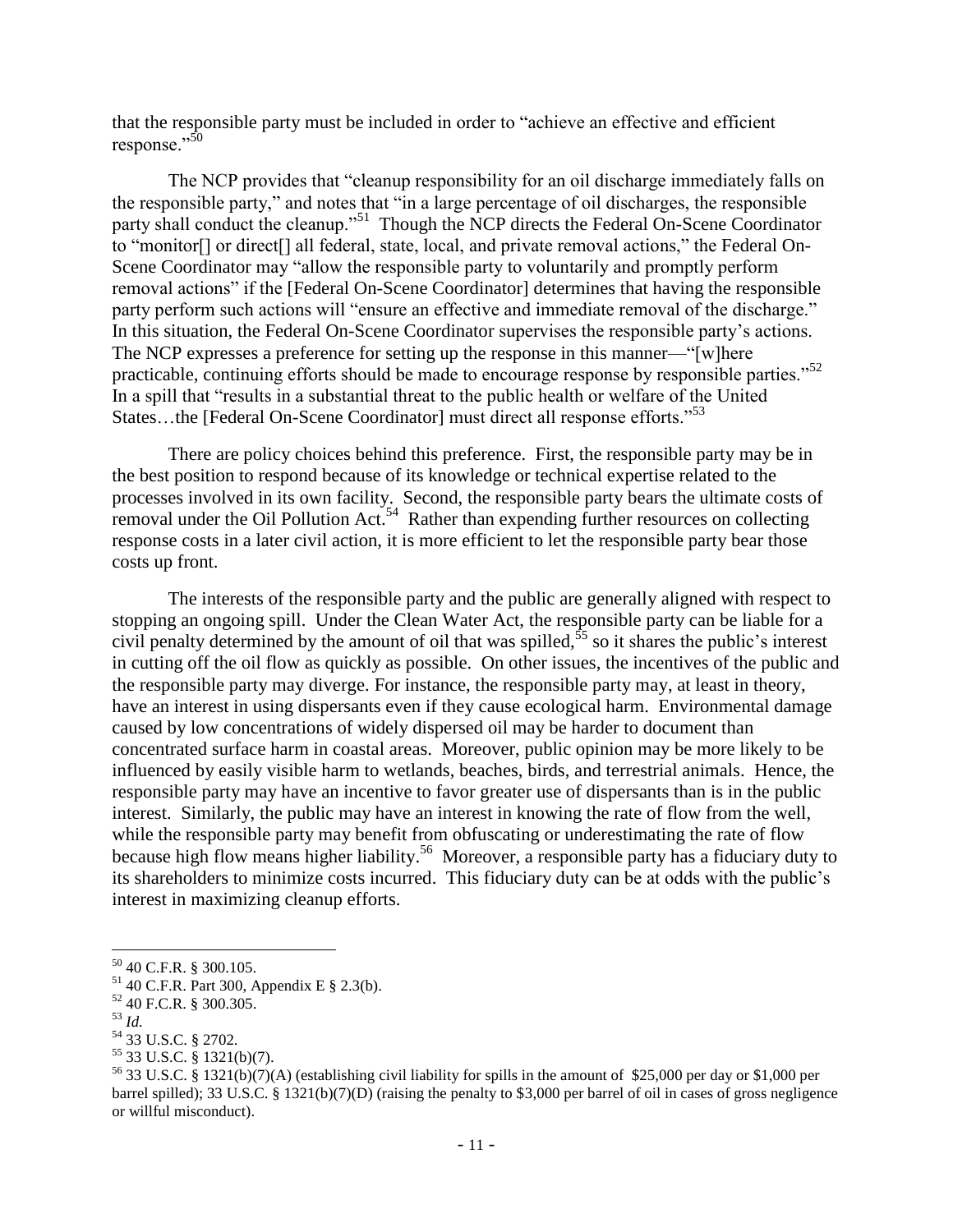The Oil Pollution Act does not address the responsible party"s ability to "conduct" the cleanup by issue, though it does mandate stronger authority for the government in a catastrophic spill, where the Federal On-Scene Coordinator "directs" the response. Similarly, although the Oil Pollution Act requires that operators name a "qualified individual" who has full authority to implement removal actions," the Act is silent about circumstances where that individual"s responsibility for cleanup conflicts with her duties to shareholders as a corporate officer.<sup>57</sup> One possibility that has been suggested, which staff has not yet considered fully, is to provide for appointment of a "qualified individual" under the Oil Pollution Act that is an independent third party, rather than a corporate officer, with authority to deploy the responsible party"s resources. Such an arrangement might be akin to the compensation scheme set up by BP in the wake of the Deepwater Horizon spill, with corporate funds disbursed by an independent administrator.

#### **B. BP's Control in the Command Structure**

During the Deepwater Horizon response, BP had decision-makers in multiple locations within the command structure. The Incident Command Post at Houston was set up in BP headquarters. In the Unified Area Command at Houma, most Coast Guard responder positions had a BP counterpart, and Coast Guard members and BP employees worked side by side. BP executive Doug Suttles was at Unified Area Command at Houma. Federal On-Scene Coordinator Watson viewed Suttles as his counterpart and the set-up as similar to that of other spill responses he had handled in the past. The organizational charts from the Unified Area Command and the Incident Command Posts show BP employees scattered through the command structure, in roles ranging from waste management to environmental assessment. In some command chains, a BP employee was at the top and a Coast Guard member would report up to the BP employee. $58$ 

Most critically, BP controlled access to the wellhead at all times from Houston. BP had control of the remotely operated vehicles (ROVs) operating 5,000 feet below the surface of the water at the riser pipe and wellhead, as well as control of all vessel traffic in the area above. BP used ROVs to coordinate nearly every element of the containment response, including gathering data, carrying out mechanical containment procedures, and applying subsea dispersants. 59

In its *Lessons Learned* report, BP details the complexity of coordinating its response to the spill.<sup>60</sup> BP's Simultaneous Operations unit managed ships moving in and out of the area. There may have been good reasons for BP"s control of this issue. Too much traffic over the wellhead was dangerous, particularly when large, unproven containment devices such as the cofferdam were being tested.<sup>61</sup> Also, some of the operations that the containment ships carried out required extreme precision—movement by even a few feet could lead to failure of the operation.

BP's control over the wellhead region, however, also limited scientists' access. As government and independent scientists began to become involved with determining the flow rate

 $57$  33 U.S.C. § 1321(j)(5)(D)(ii).

<sup>&</sup>lt;sup>58</sup> Coast Guard documents.

<sup>59</sup> BP, DEEPWATER HORIZON CONTAINMENT AND RESPONSE: HARNESSING CAPABILITIES AND LESSONS LEARNED 15-16 (Sept. 1, 2010) [hereinafter LESSONS LEARNED].

<sup>60</sup> LESSONS LEARNED

<sup>61</sup> *See* Clifford Krauss et al., *Acrimony Behind the Scenes of Gulf Oil Spill*, N.Y. TIMES (Aug. 26, 2010).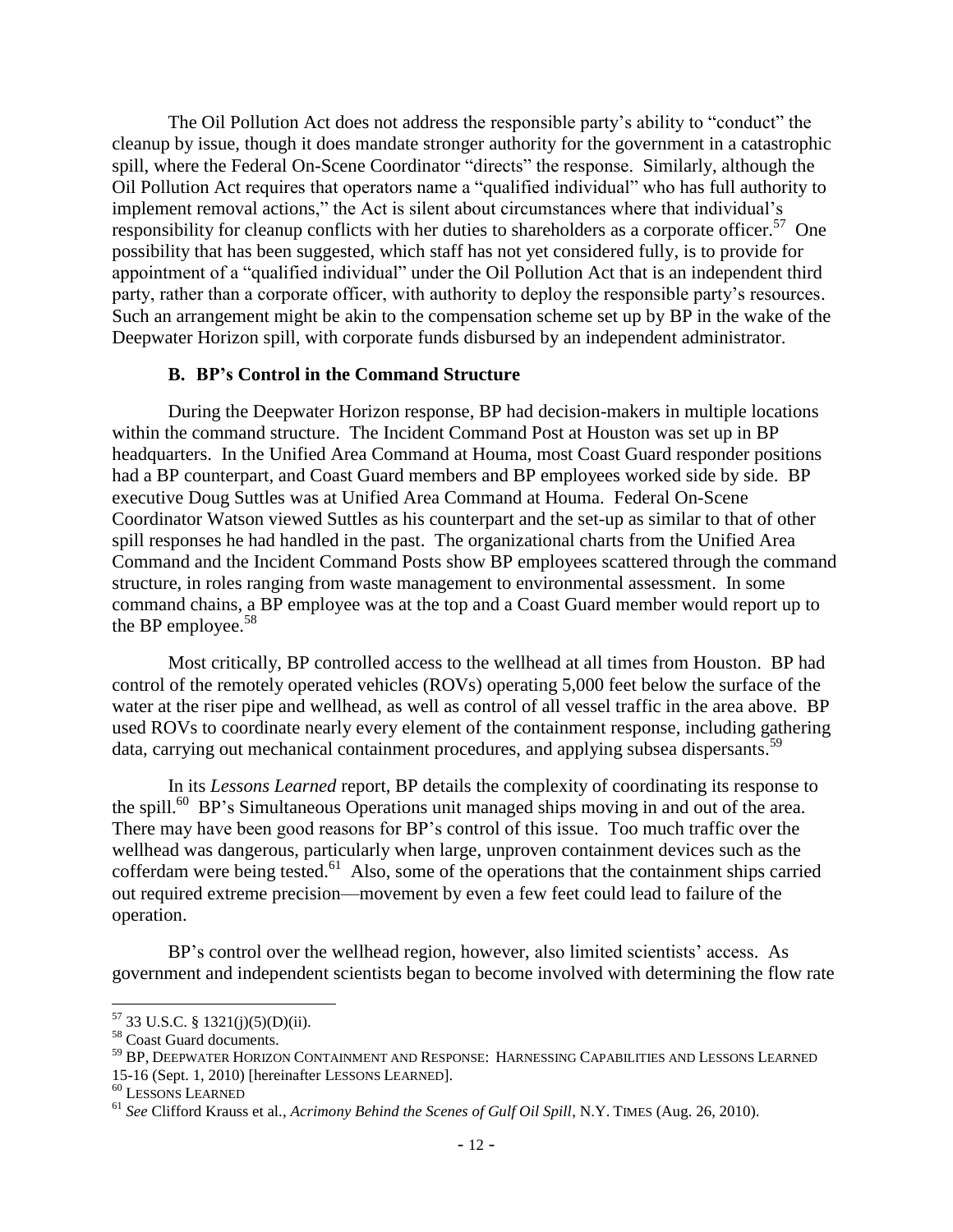of the well and with developing containment solutions, some grew frustrated with what they perceived as BP"s total control over access to the source, and ultimately information about the leaking well.<sup>62</sup> The federal science team in Houston may have had better access to information from BP than independent scientists, however. The scientists with whom Commission staff have spoken reported that they all needed some type of access to the source—either to take pictures with an ROV, or to acquire samples, or to obtain some other source data for determining flow rate. Given that its potential liability under the Clean Water Act depended directly on the flow rate, BP had real incentives to maintain exclusive control over the ability to estimate that rate.

## **C. BP's Role in Containment**

The containment effort will be discussed in greater detail in a later staff working paper. The following section is intended only to provide preliminary information relevant to the role of BP in the overall response.

BP assembled a team to work on containment issues and took the lead on early efforts.<sup>63</sup> BP used ROVs in the first days of the leak to attempt to actuate the faulty blowout preventer. When these attempts failed, BP developed a large "cofferdam," which it planned to place over the leaking riser pipe.<sup>64</sup> That plan failed after hydrates built up in the cofferdam because of the high-pressure, low-temperature environment.<sup>65</sup> Next, in late May, the company tried the "top kill" method of plugging the well with heavy drilling mud, coupled with the "junk shot" technique of filling the failed blowout preventer with debris. After that too failed, during the following month, BP"s focus shifted to collection of the oil, rather than stopping flow from the well. BP employed various methods, including a loose-fitting cap known as the "top hat," to recover a fraction of the leaking oil and gas. On July 12, 2010, BP replaced the top hat with a tight-fitting capping stack, and on July 15, BP succeeded in closing the valves in the stack, stopping the flow of oil for the first time since the spill began.<sup>66</sup> On August 4, 2010, BP declared that it had successfully undertaken a "static kill," during which it forced hydrocarbons back into the reservoir using heavy drilling mud. On August 5, BP sealed the well with cement.<sup>67</sup> Since May, BP had been drilling two relief wells to intersect the Macondo well to seal the reservoir. Admiral Allen finally declared the well dead on Sunday, September 19, 2010, when the first relief well intersected the bottom of the Macondo well and the drilling crew successfully pumped in cement. 68

High-level government officials asserted that they were in charge from the beginning, and the Coast Guard (through the Federal On-Scene Coordinator and later through the National Incident Commander) in theory approved all of BP"s actions. In hindsight, though, some Coast Guard responders indicated that they had functioned more as observers than as participants in BP"s very early containment efforts, with one observing that BP was permitted to try to activate

<sup>&</sup>lt;sup>62</sup> Interview with non-governmental officials.

 $63$  The decision-making processes with regard to containment will be discussed more fully in a later draft staff working paper.

<sup>64</sup> Clifford Krauss et al., *Acrimony Behind the Scenes of Gulf Oil Spill*.

<sup>65</sup> *Id.*

<sup>66</sup> Campbell Robertson & Henry Fountain, *BP Says Oil Flow has Stopped as Cap is Tested*, N.Y. TIMES (July 15, 2010).

<sup>67</sup> Clifford Krauss, *BP Done Pumping Cement Into Well*, N.Y. TIMES (Aug. 5, 2010).

<sup>68</sup>Henry Fountain, *U.S. Says BP Well is Finally "Dead"*, N.Y. TIMES (Sept. 19, 2010).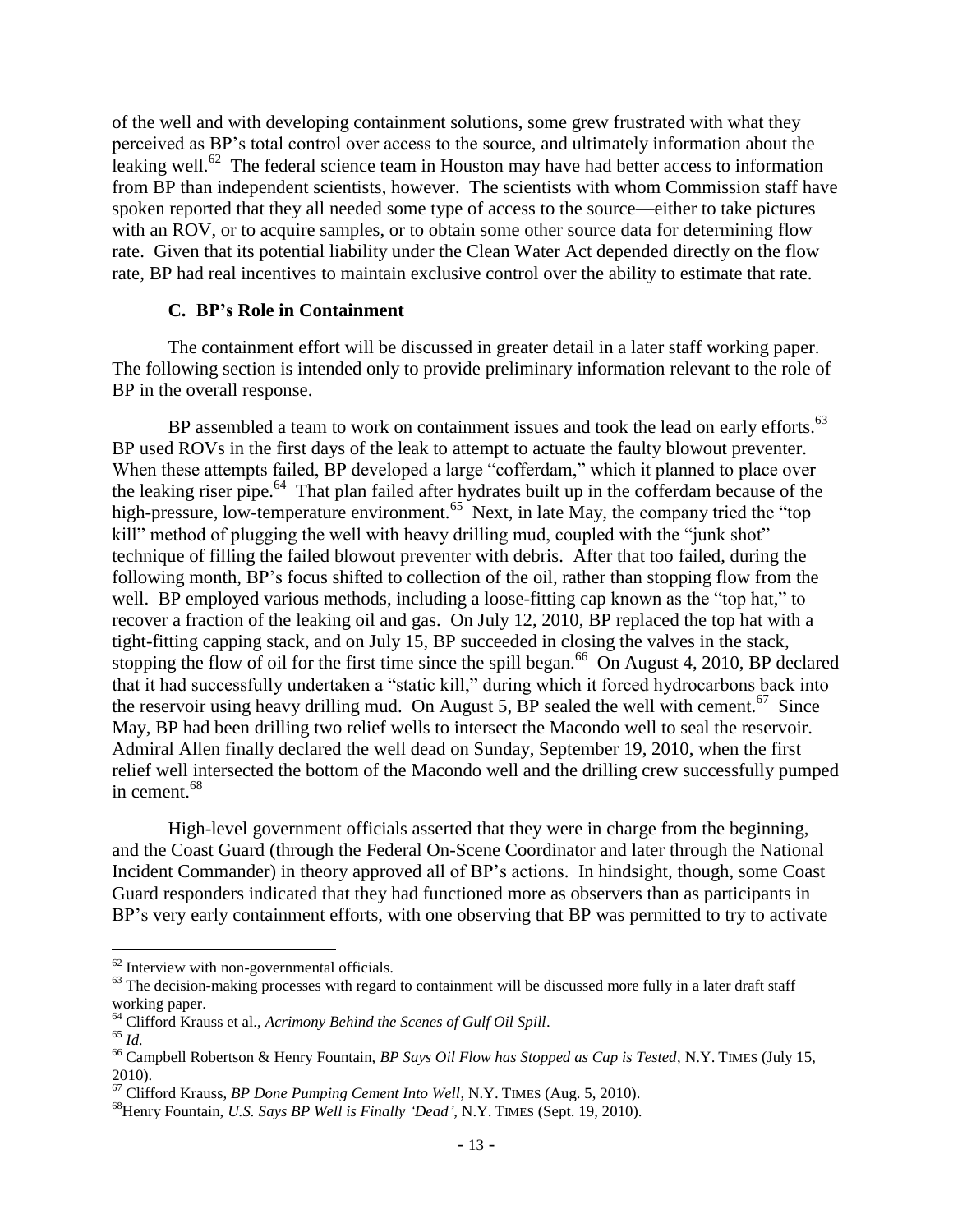the failed blowout preventer for five days before efforts started in earnest on the containment dome.<sup>69</sup> The Unified Area Command was briefed every day, but the information was insufficient in quantity and level of detail.<sup>70</sup> Because the Coast Guard's oil spill response mission deals predominantly with capturing and cleaning oil on the surface of the water—not 5,000 feet below the surface—the Coast Guard had limited ability to contribute expertise to the challenge of controlling the well.<sup>71</sup>

Though the Coast Guard may not have been highly involved with containment efforts, it was not the only government agency contributing to the containment efforts after the first few days, even though it had (again, at least in theory) final approval authority for all actions. Deputy Secretary of the Interior David Hayes became involved in the efforts early on.<sup>72</sup> Near the end of the first ten days, the White House asked the Department of Energy National Laboratories to participate in the containment efforts. Secretary of Energy Steven Chu, a Nobel Prize-winning physicist, went to BP headquarters in Houston, along with other scientists from the National Laboratories.<sup>73</sup>

The participation of the federal science team in early containment efforts was limited, and they were unclear on their role. Before the failed cofferdam attempt, the federal science team was assisting in diagnostics and general testing, but was not playing an authoritative role.<sup>74</sup> As the scientists became more familiar with the situation, and as it became clear that BP"s containment efforts were not working, the team"s role became more comprehensive.

At some point in late May or early June, 2010, around the same time as the "tripling" directive, the White House, through the National Incident Commander, requested more engagement in source control by the federal science team. The team began to play a larger part in decision-making.<sup>75</sup> BP began working on containment action plans with the federal science

<sup>69</sup> Interview with Coast Guard official.

<sup>70</sup> Interview with Coast Guard official.

<sup>71</sup> *Oil Spill Response Technician Course,* U.S. COAST GUARD,

http://www.uscg.mil/hq/nsfweb/nsfcc/ops/LogisticsInventory/osrt.asp (Coast Guard training program for oil spill responders).

 $72$  Deputy Secretary Hayes went to the Gulf the morning of April 21, 2010. The White House Blog, The Ongoing Administration-Wide Response to the Deepwater BP Oil Spill,

http://www.whitehouse.gov/blog/2010/05/05/ongoing-administration-wide-response-deepwater-bp-oil-spill. . <sup>73</sup> *See* John M. Broder, *Energy Secretary Emerges to Take a Commanding Role in Effort to Corral Well*, N.Y. TIMES (July 16, 2010). On May 7, 2010, U.S. Geological Survey director Marcia McNutt also went to Houston, at the direction of Secretary of the Interior Ken Salazar, to help coordinate the efforts of federal and BP scientists. Press Release, Deepwater Horizon Incident Joint Information Center, Secretary Salazar and Secretary Chu to Meet with

Scientists and Engineers at BP Houston Command Center (May 12, 2010).

<sup>74</sup> *See, e.g.*, Joshua Green, *Exclusive: How Steven Chu Used Gamma Rays to Save the Planet*, THE ATLANTIC (May 13, 2010), http://www.theatlantic.com/technology/archive/2010/05/exclusive-how-steven-chu-used-gamma-rays-tosave-the-planet/56685/ (transcribing an interview with Secretary Chu, who noted that BP was "taking the lead" but to "the extent BP wants it, we can give advice on how to think through" various options).

<sup>75</sup> *See* Broder, *Energy Secretary Emerges to Take a Commanding Role in Effort to Corral Well*; The Ongoing Administration-Wide Response to the Deepwater Horizon BP Oil Spill, RESTORE THE GULF (MAY 28, 2010), http://www.restorethegulf.gov/release/2010/05/28/ongoing-administration-wide-response-deepwater-horizon-bp-oilspill.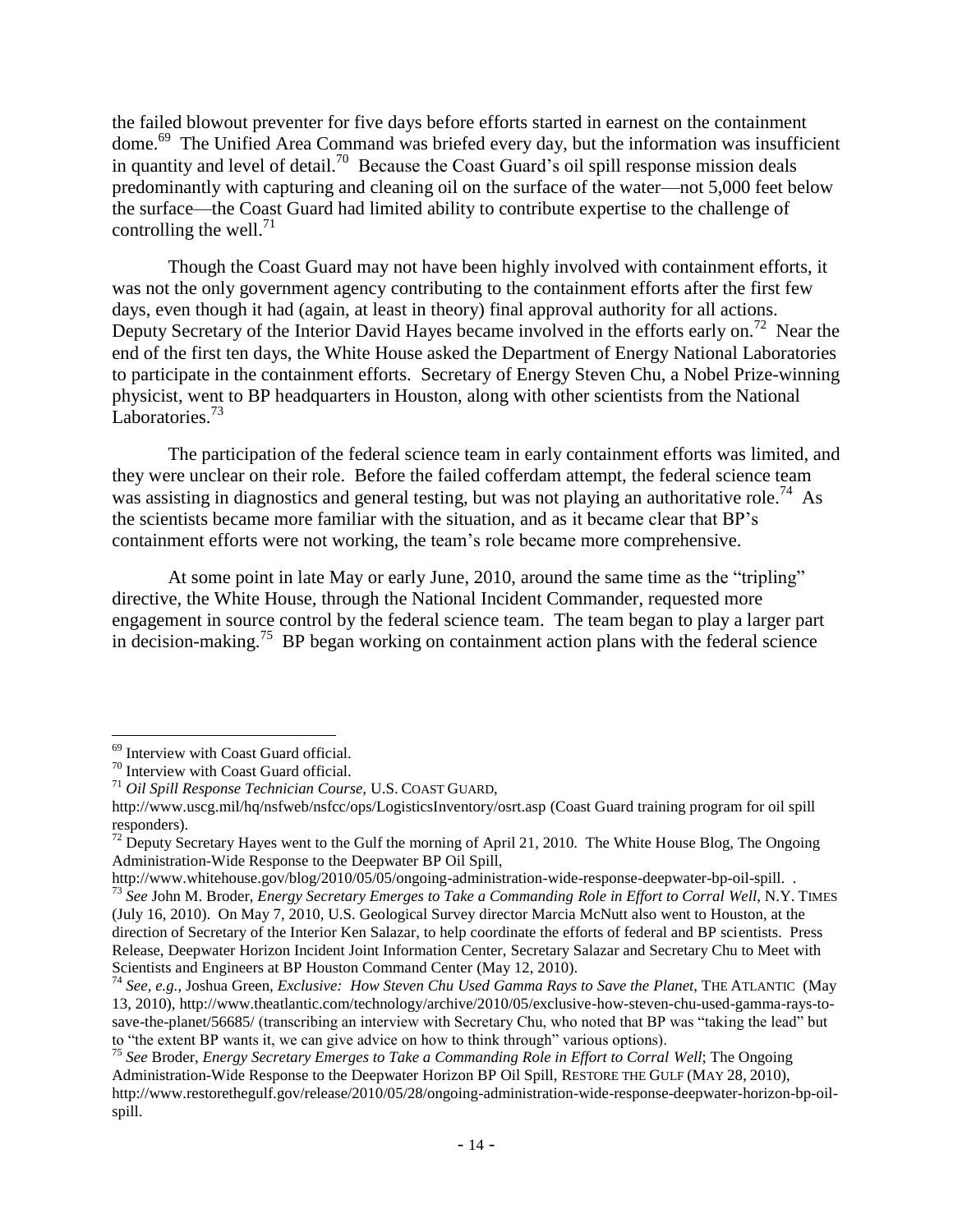team, seeking its approval before sending the plans to Admiral Allen for permission to take action.<sup>76</sup>

Despite their eventually active role, neither the Department of Energy in general, nor Secretary Chu and his scientific team, were functioning within the NCP structure. When responders looked around in the government for specific expertise on well blow-outs, including in the military and in the scientific agencies, they found little to none. The oil and gas industry is the main source of expertise in dealing with blow-outs, and the government eventually turned to experts from other companies as a result.<sup>77</sup>

 Later staff work will consider the question of whether BP"s leadership made the source control and response efforts any less effective than they could otherwise have been. While this paper does not answer that question, it is plain that BP"s leadership role affected public perception of who was in charge. Much of the public, watching the ROV video of oil gushing from the ground, was focused on the effort to stop and contain the flow of oil from the well, over which BP exercised far more actual control than it did over spill cleanup and response.

#### **D. Public Perception of Control**

At the beginning of the spill, BP and the government would hold joint press conferences. This was consistent with the Coast Guard view—shaped by its experience implementing the NCP under a unified command system—of the responsible party as a co-combatant in the fight against the oil. This was not a view shared by either large segments of the public or by highranking officials in other government agencies, who viewed the relationship as a far more adversarial one. On April 29, 2010, at a press conference involving senior Administration officials such as Carol Browner, Assistant to the President for Energy and Climate Change; Administrator Jackson; Deputy Secretary Hayes, and Secretary Napolitano, Coast Guard Rear Admiral Sally Brice O"Hara referred to BP as "our partner," prompting Secretary Napolitano to quickly correct the record, saying, "They are not our partner!"<sup>78</sup> Secretary of the Interior Ken Salazar said the government would keep its "boot on the neck" of BP.<sup>79</sup> These statements seemed to have a two-fold purpose—to provide reassurance that BP would be held accountable and to show that government was in control of BP and the situation. With much of the country believing that the government had lost control and was managing the response badly, the joint press conferences with BP stopped, and Admiral Allen instead began holding a solo daily press briefing.<sup>80</sup>

When Rear Admiral James Watson took over as Federal On-Scene Coordinator on June 1, 2010, at around the time of the "tripling" announcement, he contributed to the move to a stronger and more visible federal presence. On June 8, 2010, Admiral Watson directed BP to

<sup>76</sup> Coast Guard documents.

<sup>77</sup> Interview with government official.

<sup>78</sup> Tim Dickinson, *The Spill, the Scandal, and the President*, ROLLING STONE (June 24, 2010).

<sup>79</sup> *See, e.g.*, Matthew Bigg, *U.S. keeps "boot on neck" of BP over spill*, REUTERS (May 24, 2010),

http://www.reuters.com/article/idUSTRE6430AR20100524; Frank James, *BP Will Feel Either "Boot on Throat" or "Feet to Fire"*, NPR THE TWO-WAY NEWS BLOG (May 2, 1010), http://www.npr.org/blogs/thetwoway/2010/05/bp\_will\_feel\_either\_boot\_on\_th.html.

<sup>80</sup> Mike Allen, *Gulf commander to begin solo briefings*, POLITICO (May 31, 2010), http://www.politico.com/news/stories/0510/37965.html.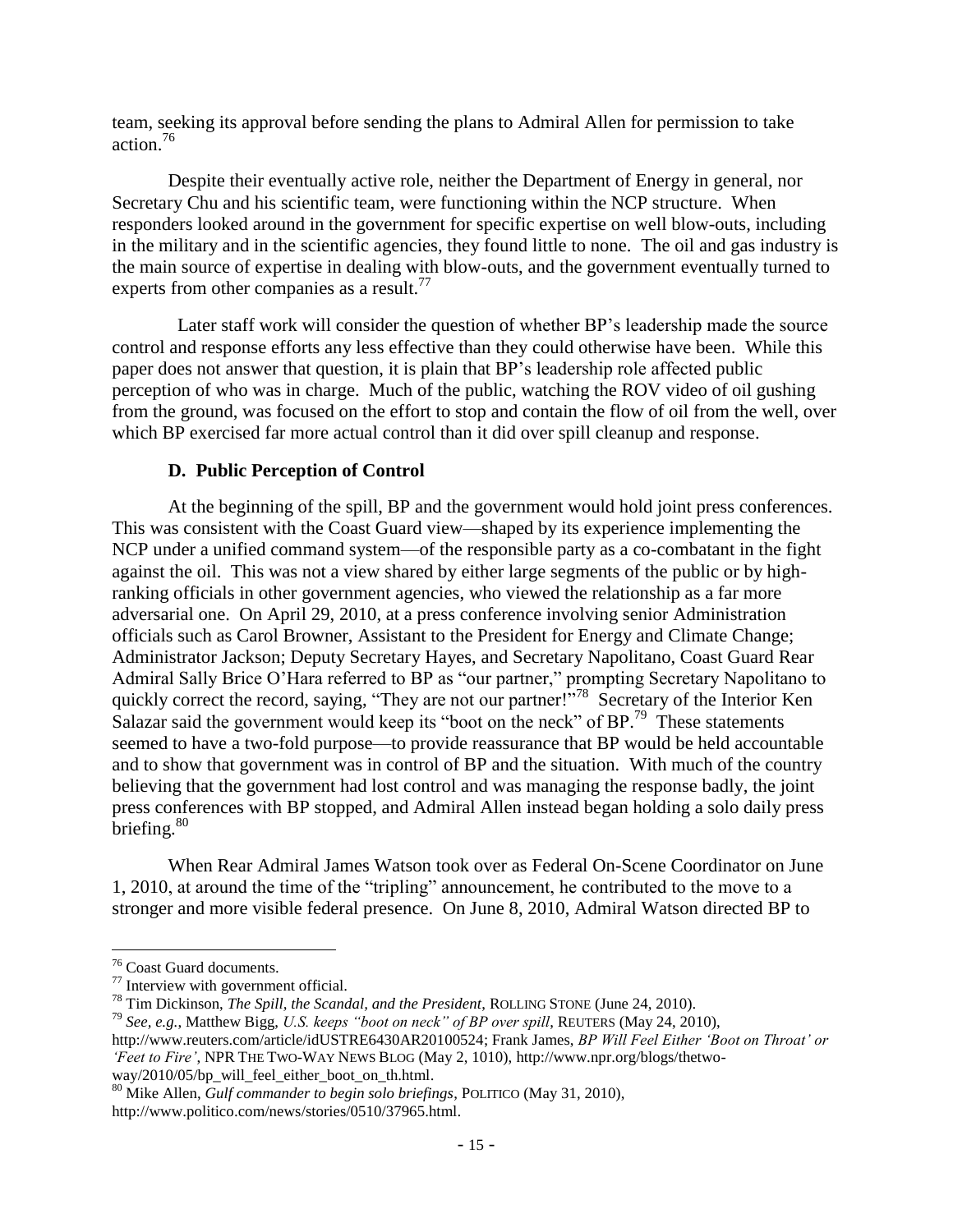"establish system(s) capable of safely collecting the oil and gas flowing" from the well and to provide a plan for doing so in 72 hours.<sup>81</sup> Though this directive related to source control, the intent was to increase the participation and visibility of the government in the response. $82$ 

Another factor that may have affected the public perception of control was the number of front-line responders from the federal government versus the number of front-line responders either employed directly by BP or employed through a BP subcontractor or oil spill response operator. The responders that local citizens saw operating skimming vessels, picking up tarballs, or deploying boom were private hired workers and not Coast Guard or other government personnel. $83$  BP was providing the money and a large part of the equipment, and BP was providing the contractors and response personnel out on the beaches.

## **E. Funding Projects Outside the Unified Command**

BP may have heightened the perception that it was running the show by distributing money for response costs directly to state and local governments. There is a procedure in the NCP by which state governments can seek up to \$250,000 from the Oil Spill Liability Trust Fund for removal costs.<sup>84</sup> The Federal On-Scene Coordinator must approve and then manage the request, which must comply with the NCP.<sup>85</sup>

Funds started flowing from BP to states and communities early in the response. On May 5, 2010, BP gave \$25 million each to Florida, Alabama, Mississippi, and Louisiana to "accelerate the implementation of Area Contingency Plans."<sup>86</sup> Two weeks later, BP gave Louisiana another \$25 million and the other three states \$15 million each to promote tourism. BP also gave smaller sums of around \$500,000 to \$1 million directly to Louisiana parishes. $87$ These sums, provided completely outside of the unified command structure and without any requirement that the monies be used in a manner consistent with the NCP, gave states and communities reason to believe that BP controlled the means and the methods of the response. This money may also have had a detrimental effect on the overall response efforts. For example, some of the money was spent by states and parishes to purchase boom directly, limiting the overall supply of boom available to the unified command and making it difficult for the unified command to make sure that the boom got to locations where it would be most helpful and not cause any additional environmental damage.<sup>88</sup>

<sup>&</sup>lt;sup>81</sup> Letter from Admiral James A. Watson, Federal On-Scene Coordinator, United States Coast Guard, to Doug Suttles, Chief Operating Officer, Exploration & Production, BP America Inc. (June 8, 2010), *available at* http://www.deepwaterhorizonresponse.com/external/content/document/2931/621367/1/FOSC%20letter%20to%20B P%202008%20June%20Final.pdf.

<sup>82</sup> Interview with Coast Guard official.

<sup>&</sup>lt;sup>83</sup> Private oil spill response operators turned out in force for skimming and shoreline cleanup efforts. Jia Lynn Yang, *Aftermath spawning profits for many contractors*, WASH. POST (June 12, 2010).

 $8\overline{4}$  40 C.F.R. Part 133.

<sup>85</sup> 40 C.F.R. §§ 133.13, 133.15.

<sup>86</sup> Press Release, BP, BP Announces Tourism Grants to Four Gulf States (May 17, 2010), *available at* http://www.bp.com/genericarticle.do?categoryId=2012968&contentId=7062187.

<sup>87</sup> Doug Suttles, statement at Commission hearing, in Washington, DC (Sept. 27, 2010).

<sup>&</sup>lt;sup>88</sup> This problem is one the Joint Industry Task Force observed in its evaluation of the spill response. The Task Force recommended that government "establish clear-well understood protocols to discourage shoreline protection and cleanup response operations outside scope of [unified command] planning, review, and direction." JOINT INDUSTRY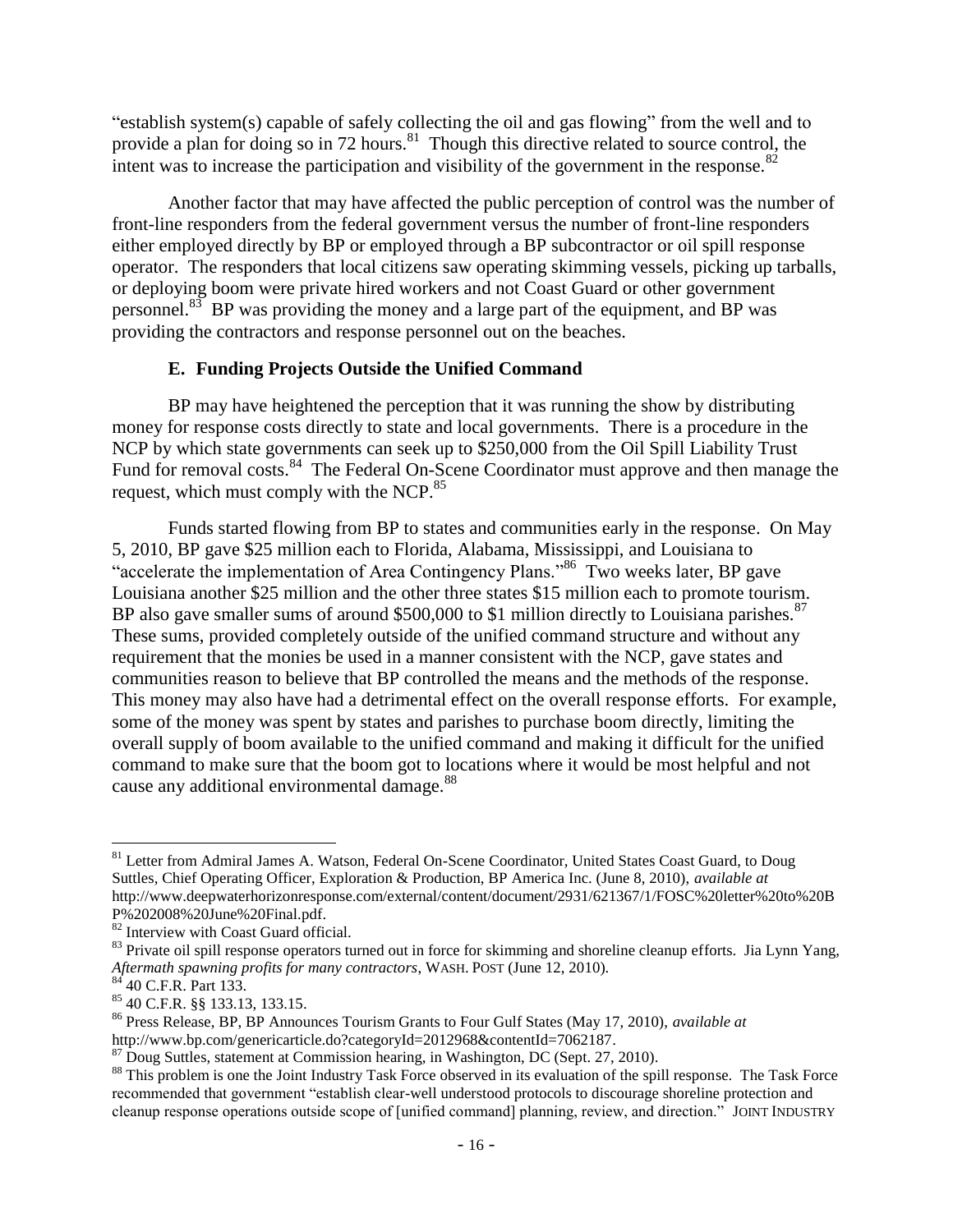## **F. Appropriate Role of a Responsible Party**

It is politically problematic for the government to work with the party responsible for the disaster, because it seems inappropriate for the party who created the problem to have a large role in deciding how to fix it. However, at the responder level, government and the responsible party must work together to have the means to stop the spill. Responders accept this fundamental tension between political preferences and practical realities; here, the public did not. Admiral Allen referred to the public"s resistance to BP playing a role in the response as the social or political nullification of the NCP. $^{89}$  The Commission may wish to consider making recommendations regarding the proper role of the responsible party and the proper way to communicate that role in the context of a major response effort.

Specifically, three issues deserve mention. First, the oil and gas industry has significant expertise that the federal government lacks, so the responsible party can and likely must play a substantial role in containment and response efforts. Second, the government may need to consider the extent to which the interests of the public and the interest of the responsible party in minimizing liability diverge with respect to particular issues, and to consider more detailed oversight on issues where divergence is more likely. For example, because the volume of oil released directly affects BP"s liability under the Clean Water Act, the government may have had particular reason to have its own or independent scientists determine the flow rate, rather than relying on estimates created by scientists employed by the responsible party. Third and finally, the government"s position needs to be explained to the public: the fact that a responsible party continues to assist with containment and cleanup does not mean that the government will not also hold it responsible via mechanisms such as the Clean Water Act. Continuing to work closely with the responsible party while clarifying the nature and extent of government oversight would likely require significant effort by all governmental entities involved, but it is crucial to maintaining public confidence in the containment and response efforts.

## **Suggestions for the Commission's consideration:**

- Consider distinctions in the NCP framework between issues where the responsible  $\bullet$ party may have greater operational expertise, such as source control, and issues with respect to which the government possesses equivalent or superior operational expertise, such as other response techniques.
- Consider clarifying the extent and nature of government oversight with respect to different classes of issues, including issues where the responsible party"s interests in minimizing liability and the interests of the public may be more likely to diverge.
- Clarify the role of the responsible party both for the public and for other agencies when operating within the NCP structure.
- Consider changing the NCP to provide for greater government direction and oversight during the response to a Spill of National Significance.

OIL SPILL PREPAREDNESS AND RESPONSE TASK FORCE, DRAFT INDUSTRY RECOMMENDATIONS TO IMPROVE OIL SPILL PREPAREDNESS AND RESPONSE viii (Sept. 3, 2010).

<sup>&</sup>lt;sup>89</sup> Interview by Melissa Block, NPR with Adm. Thad Allen, (Aug. 5, 2010), http://www.npr.org/templates/transcript/transcript.php?storyId=129005047. *See also* Joel Achenbach, *With BP"s Know-How and U.S. Authority, the Macondo Well was Plugged*, WASH. POST (Aug. 21, 2010).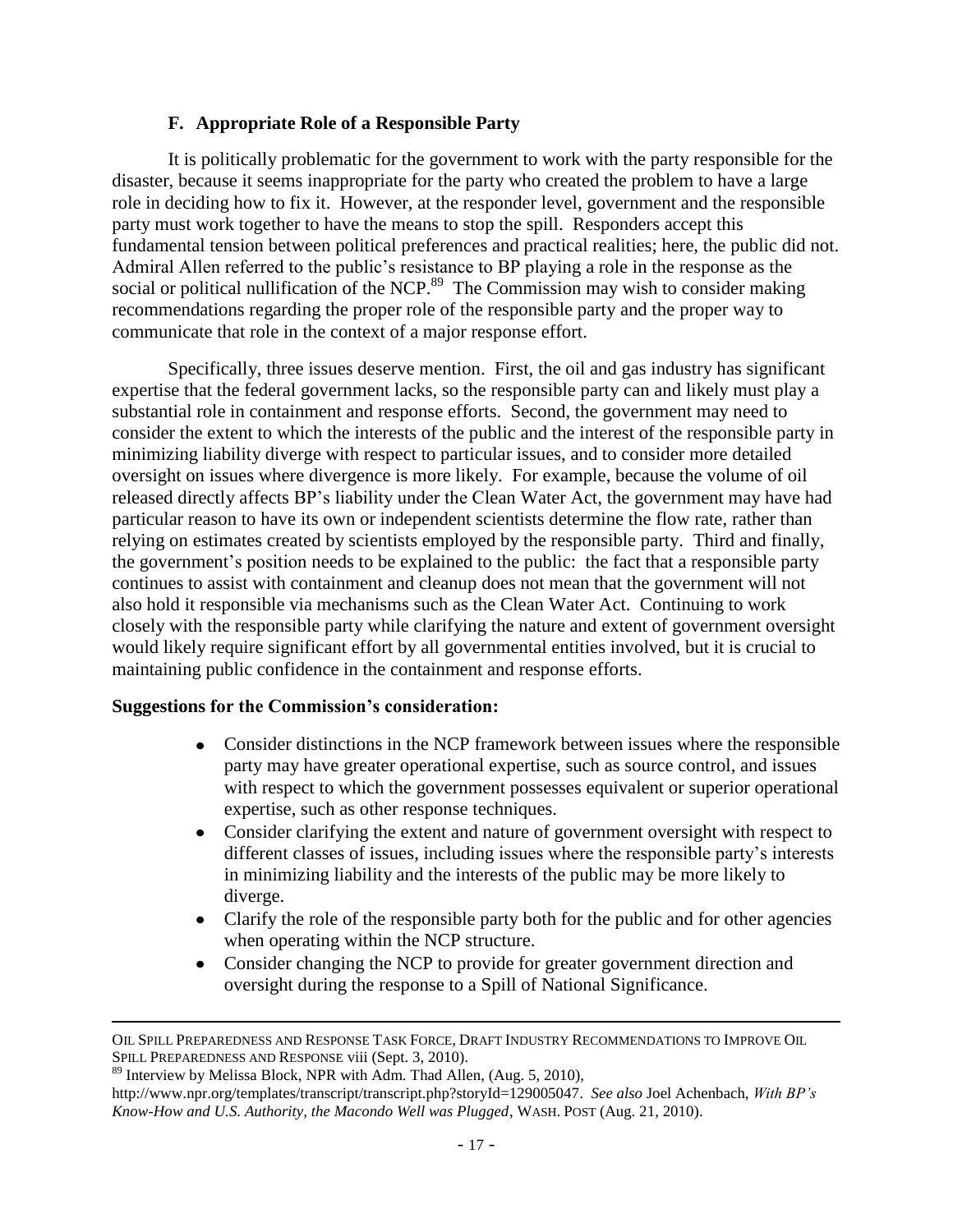#### **IV. The Role of State and Local Governments**

Significant differences of opinion existed between the affected states and the federal responders regarding each other"s role and appropriate response tactics. Federal responders were employing the NCP, a response structure with which state and local governments were unfamiliar and in which they were not highly involved. That unfamiliarity led to conflicts that hampered the response. The Commission may want to consider recommendations that increase awareness of the NCP on the part of state governments and that alter spill response contingency planning to expand the role of existing state and local emergency response structures.

## **A. The Stafford Act**

State and local officials, and perhaps particularly those in the hurricane-stricken Gulf states, are familiar with the Robert T. Stafford Disaster Relief and Emergency Assistance Act.<sup>90</sup> The Stafford Act describes how the federal government may provide aid to an overwhelmed state during an emergency.<sup>91</sup> The organizing principle of the Act is the funding and coordinating, not directing or controlling, role of the federal government.

When a governor determines that local and state resources are insufficient to handle an emergency response, the governor may ask the President to contribute federal aid pursuant to the Stafford Act by declaring an emergency or major disaster.<sup>92</sup> When requesting such a declaration a governor must describe what the state will do to implement its emergency response plan and detail the type and extent of federal assistance needed. The Act broadly defines an emergency as any instance where federal assistance is needed to supplement state efforts to avert a catastrophe, or to save lives and protect property, health, and safety. Specific forms of aid the government may provide during an emergency are: to direct federal agencies to use their resources to *support* state and local efforts;<sup>93</sup> to coordinate all disaster relief *assistance* provided by federal agencies, private organizations, and state and local governments; <sup>94</sup> and to *assist* state and local governments in the distribution of medicine, food, and other consumable supplies. $^{95}$  The emphasized terms indicate that Congress intended a supportive, not a preeminent role for the federal responders.<sup>96</sup> The Federal Emergency Management Agency (FEMA) administers the bulk of the aid provided under the Stafford Act.<sup>97</sup> The Administrator of FEMA appoints a

<sup>90</sup> *See* 42 U.S.C. §§ 5121-5206; 44 C.F.R. §§ 206.1-206.440.

<sup>91</sup> *See* Ross C. Paolino, *Is it Safe to Chevron "Two-Step" in a Hurricane? A Critical Examination of how Expanding the Government's Role in Disaster Relief Will Only Exacerbate the Damage*, 76 GEO WASH. L. REV. 1392, 1394 (2008).

<sup>92</sup> *See* 42 U.S.C. § 5170 (major disaster); § 5191 (emergency).

<sup>93</sup> *See id.* § 5192(a)(1). <sup>93</sup> *See id.* § 5192(a)(1).<br><sup>94</sup> *See id.* § 5192(a)(2).

<sup>95</sup> *See id.* § 5192(a)(7).

<sup>96</sup> *See id.* § 5192(a)(2) provides that the President may "coordinate all disaster relief assistance (including voluntary assistance) provided by Federal agencies, private organizations, *and State and local governments*" (emphasis added). This could be read as granting the President the authority to coordinate the entire response. In light of the clearly supportive role for federal responders evinced throughout the Act, this provision probably grants authority to coordinate assistance from other state governments.

<sup>97</sup> *See* 44 C.F.R. § 206.1; *see also id.* § 206.62 (delegating emergency response authority to the Administrator of FEMA). The Administrator of FEMA serves as the chairperson of the interagency task force created by the president to coordinating the implementation of pre-disaster hazard mitigation programs. *See* 42 U.S.C. § 5134 (2006).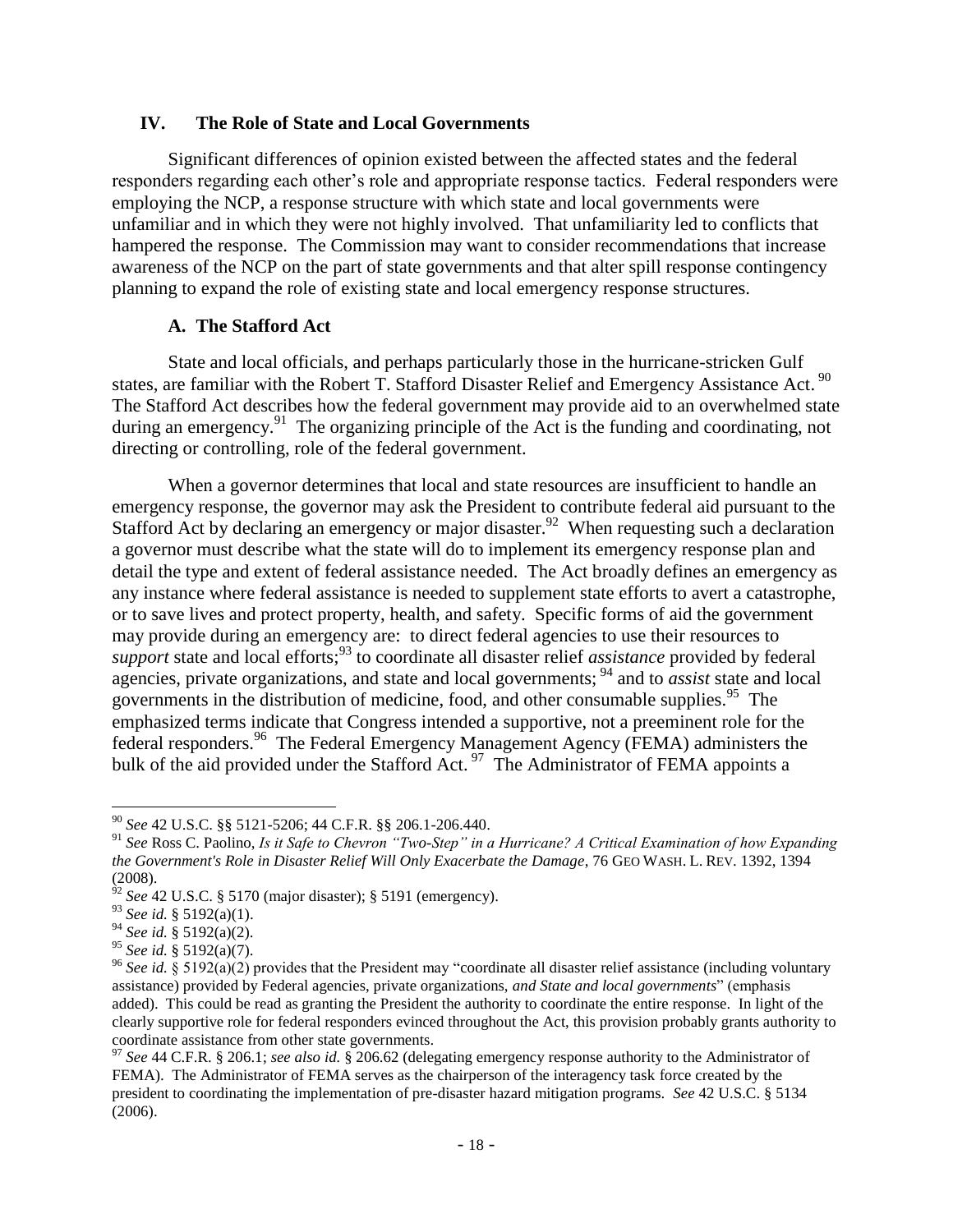federal coordinating officer tasked with determining the types of relief most needed, establishing field offices, coordinating the administration of relief among organizations that agree to operate under his direction, and taking any other action necessary to assist citizens and officials.<sup>98</sup> For example, the Stafford Act was invoked during Hurricane Katrina to provide aid to the same states affected by the Deepwater Horizon spill. Governors of the Gulf States requested and received declarations of emergency and major disaster. Admiral Allen was named the Principal Federal Officer in that situation, and his role was to provide federal resources and coordinate state responders, not to actually direct the response.<sup>99</sup>

#### **B. Oil Spill Response Under the NCP**

The NCP provides a fundamentally different role for the federal government. Instead of a state-run response supplemented with federal resources and financing, the NCP demands that the federal government direct the response through a federal On-Scene Coordinator with the participation of the state through the Unified Command structure. The state then provides a State On-Scene Coordinator to represent the state at the Unified Command, and also provides personnel to implement the response decisions reached by the Federal On-Scene Coordinator or the unified command. Because states and local governments cannot spend funds from the Oil Spill Liability Trust Fund without an authorization agreement from the Federal On-Scene Coordinator, they are limited in their ability to respond as they may like to the threat of encroaching oil.

State and local officials were unfamiliar with this structure and were uncomfortable with a federally directed response. Whether the cause was political demands, concern that the federal government was ineffective, or genuine confusion about the applicable legal framework, state and local officials closest to the affected areas complained that they were shut out from decisionmaking, as described in the next section on the boom conflict. Meanwhile, federal responders reported their feeling that the message they were hearing from the states was "give us the money and go away."<sup>100</sup>

This unfamiliarity and discomfort with the federal response manifested itself in competing state structures, which undercut the efficiency of response efforts. This was particularly true in Louisiana. Governor Jindal's advisors reportedly spent days determining whether the Stafford Act or the NCP applied.<sup>101</sup> Louisiana declared a State of Emergency on April 29, 2010, authorizing the director of the Governor"s Office of Homeland Security and

<sup>98</sup> *See* 42 U.S.C. § 5143; 44 C.F.R. § 206.41. The federal coordinating officer also leads the emergency support and response teams. *See* 42 U.S.C. § 5144.

<sup>&</sup>lt;sup>99</sup> The use of the Stafford Act during Hurricane Katrina response and the role of the federal government within the response was not without problems. *See* SELECT BIPARTISAN COMMITTEE TO INVESTIGATE THE PREPARATION FOR AND RESPONSE TO HURRICANE KATRINA, 109<sup>TH</sup> CONG., A FAILURE OF INITIATIVE: FINAL REPORT OF THE SELECT BIPARTISAN COMMITTEE TO INVESTIGATE THE PREPARATION FOR AND RESPONSE TO HURRICANE KATRINA, U.S. HOUSE OF REPRESENTATIVES 146 (Comm. Rep. 2006) *available at* http://katrina.house.gov/. Some critics felt that the federalism concerns embodied in the Stafford Act system contributed to the slow response. *See* Stephen M. Griffin, *Stop Federalism Before it Kills Again: Reflections on Hurricane Katrina*, 21 ST. JOHN"S J. LEGAL COMMENT 527, 531-32 (2007).

<sup>&</sup>lt;sup>100</sup> Interviews with Coast Guard officials.

<sup>&</sup>lt;sup>101</sup> Interview with government official.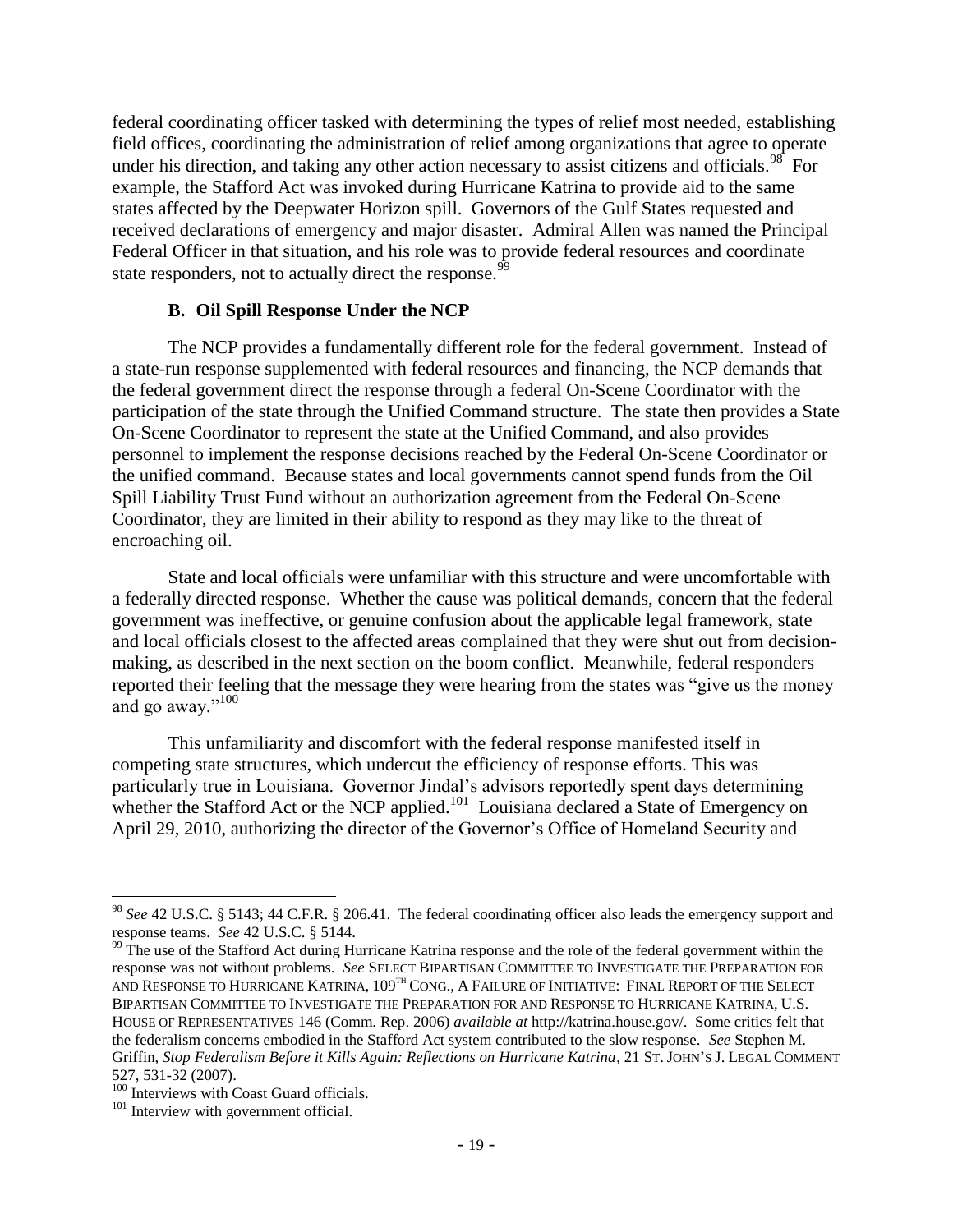Emergency Preparedness to undertake any legal activities deemed necessary to respond.<sup>102</sup> Roland Guidry, the Louisiana Oil Spill Coordinator and the state's pre-designated State On-Scene Coordinator, had reported to the Unified Command when summoned at the beginning of the spill. He was removed, however, from his duties at the Unified Area Command after approximately eleven days and Governor Jindal named himself State On-Scene Coordinator.<sup>103</sup> No one else had the authority to speak for the state, so all decisions had to flow through the Governor's office, which slowed decision-making and caused problems in the response efforts. Louisiana was not the only state where the governor stepped in and removed the designated State On-Scene Coordinator; all five Gulf state governors declared a state of emergency and became the State On-Scene Coordinator at some point in the response. However, based on interviews with Coast Guard and state personnel, the conflicts between federal responders and state government appear to have been most severe in Louisiana.

Federal responders improved their relationship with state and local officials as the response progressed. Senior Coast Guard officials were assigned to parishes in Louisiana and  $\cos$  coastal counties in the other affected states to serve as liaisons.<sup>104</sup> Had this system been in place earlier, the relationship between the federal responders and local leaders may have been stronger and more productive in the early days of the spill response.

## **C. The Boom Wars**

Boom became one of the most visible manifestations of state and local dissatisfaction with federal response efforts. Boom is a physical barrier between oil and water or shoreline. Ocean boom is placed in the water to try to keep oil in a contained area where it can then be skimmed or burned. Absorbent boom is placed along beaches or in marshes to absorb oil before it can enter and damage sensitive shoreline environments. Boom is a measurable, physical object that visibly stops oil from moving into areas to be protected. In this way it is different from source control efforts or skimming far out at sea—efforts that cannot be seen by residents in towns waiting for oil to hit.

In part for this reason, boom became a symbol of how responsive the government was to local communities.<sup>105</sup> Each state wanted the entire shoreline boomed, and each state wanted as much or more boom than the next state. This translated down to the parish and town levels as well. Federal responders thought that local people complaining about their lack of boom were missing the big picture; local people thought that federal responders were not paying attention to local needs.<sup>106</sup> As a result, boom was eventually distributed according to political imperatives, not operational ones, in part because of distrust from state and local officials as to whether the federal government was adequately considering and addressing their needs during the response.

 $102$  Press Release, Office of the Governor, Governor Jindal Issues State Declaration of Emergency for Oil Leak (Apr. 29, 2010), *available at* 

http://www.gov.state.la.us/index.cfm?md=newsroom&tmp=detail&catID=2&articleID=2137&navID=3.

<sup>&</sup>lt;sup>103</sup> Interview with government official.

<sup>&</sup>lt;sup>104</sup> Interview with Coast Guard official; Coast Guard documents.

<sup>&</sup>lt;sup>105</sup> Interviews with Coast Guard officials.

<sup>&</sup>lt;sup>106</sup> Interviews with Coast Guard officials.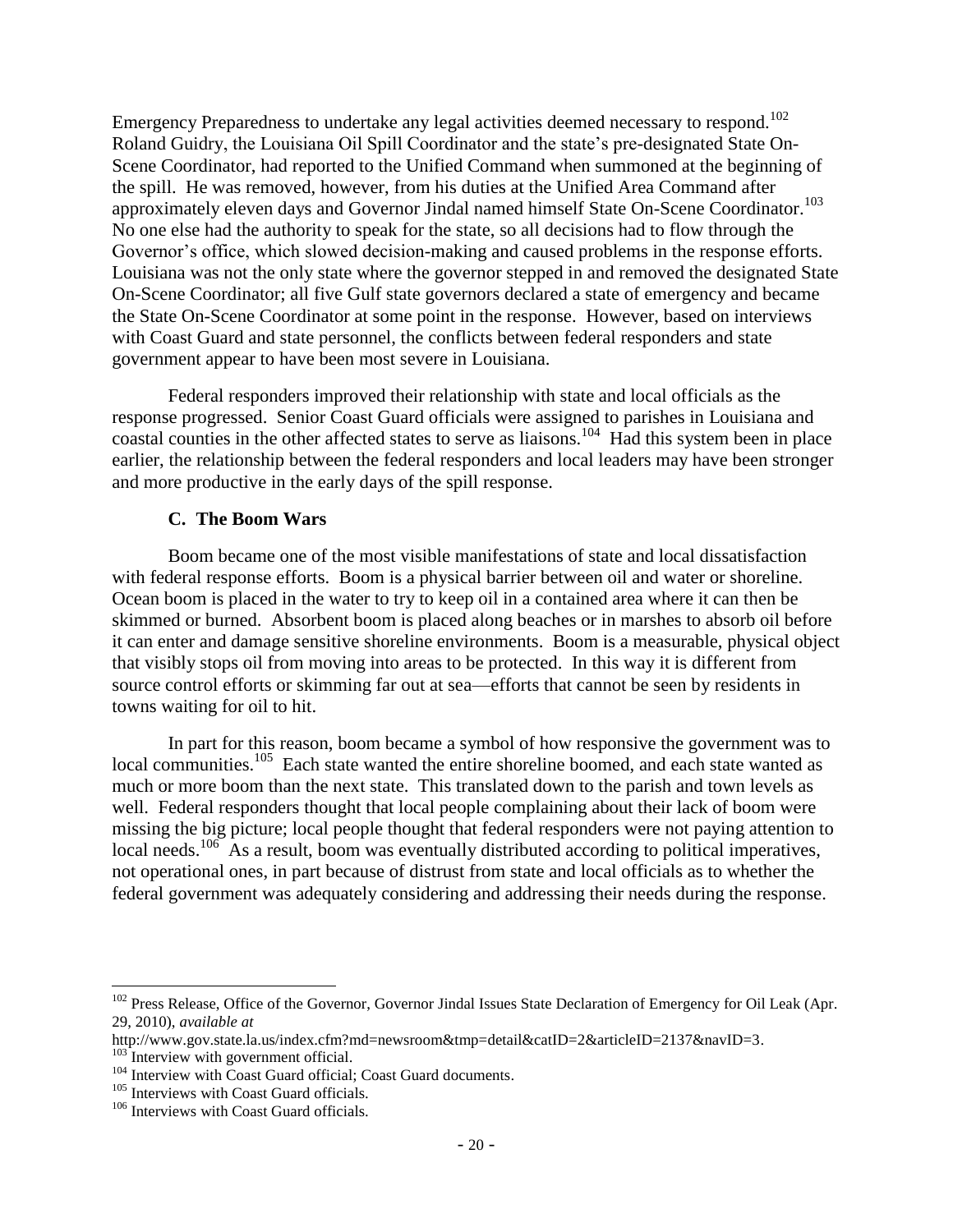Responders were frustrated with the time they spent laying what was, in their view, unnecessary boom.<sup>107</sup> The Area Contingency Plan does not lay out a specific booming map, as the marshy coastal ecosystem frequently changes and any boom plan would be quickly out of date. Responders wanted to be able to direct the boom where they thought it most efficient and felt hampered by pressure to place boom everywhere. When the oiling risk was highest in Louisiana, the Coast Guard directed boom to Louisiana. They then heard complaints from the other states: Alabama Governor Bob Riley contended that the decision to move boom from the Alabama coast to the Louisiana cost left his shoreline in danger of oiling, and Mississippi and Alabama felt that they were being ignored as they had been during the Hurricane Katrina response.<sup>108</sup>

Governor Jindal in Louisiana said at a press conference in mid-May 2010 that the supplies, including containment boom, provided by the Coast Guard and BP were inadequate. At the same time, local officials held up pictures of oil-coated birds.<sup>109</sup> Governor Jindal said that he had requested 5 million feet of hard boom but had received only 786,185 feet, also referencing 143,000 feet of boom he said sat idle in staging areas.<sup>110</sup> Florida Department of Environmental Protection Secretary Mike Sole told reporters, "A lot of the decisions about Florida are being made in Mobile," by Admiral Landry and the Coast Guard-led command. "I told [Admiral Landry], "Florida is important. We have 770 miles of shoreline to protect. I"m concerned that we're not getting enough focus on Florida."<sup>111</sup>

Local officials expressed similar views. Billy Nungesser, President of Plaquemines Parish, was a vocal critic of the response. President Nungesser deplored the lack of available boom, wanting enough material to create a second line of defense along the coast.<sup>112</sup> From the early days of the spill, he sought funds to enlist local fisherman to deploy boom and complained of the minimal boom that was available for use. $113$ 

The NIC was not deaf to these concerns. Directions went out to "keep the parishes happy," which resulted in operational decisions that may have been politically motivated.<sup>114</sup> Boom was placed everywhere, including in passes where swift tidal currents rendered it ineffective, and in places where it was unlikely to encounter oil.

In addition to worries about unnecessary boom, responders had concerns about environmentally damaging boom. Boom is not a perfect solution. For example, boom can harm environmentally sensitive areas such as marshes if severe weather conditions blow it around and

<sup>&</sup>lt;sup>107</sup> One responder deemed this activity laying "political boom." Interview with Coast Guard official.

<sup>&</sup>lt;sup>108</sup> Holbrook Mohr, Justin Pritchard, Tamara Lush, *BP's gulf oil spill response plan lists the walrus as a local species. Louisiana Gov. Bobby Jindal is furious.*, CHRISTIAN SCIENCE MONITOR (June 9, 2010); Interview with Coast Guard official.

<sup>109</sup> Campbell Robertson, *Louisiana Officials Threaten Action is Spill Response Proves Inadequate*, N.Y. TIMES (May 23, 2010).

<sup>&</sup>lt;sup>110</sup> David Hammer, *Frustration mounting over BP delays, lack of progress in Gulf of Mexico oil spill*, TIMES-PICAYUNE (May 23, 2010).

<sup>111</sup> Craig Pittman and Rebecca Catalanello, *BP plan to protect Florida from oil spill inadequate, officials say*, ST. PETERSBURG TIMES (May 3, 2010).

<sup>112</sup> Dan Murtaugh, *Gulf Coast Prepares Oil Defenses, Rallies Volunteers*, PRESS-REGISTER (April 30, 2010).

<sup>&</sup>lt;sup>113</sup> BP's Gulf oil spill response plans severely flawed, ASSOCIATED PRESS (June 9, 2010),

http://www.nola.com/news/gulf-oil-spill/index.ssf/2010/06/bps\_gulf\_oil\_spill\_response\_pl.html. <sup>114</sup> Interviews with Coast Guard officials.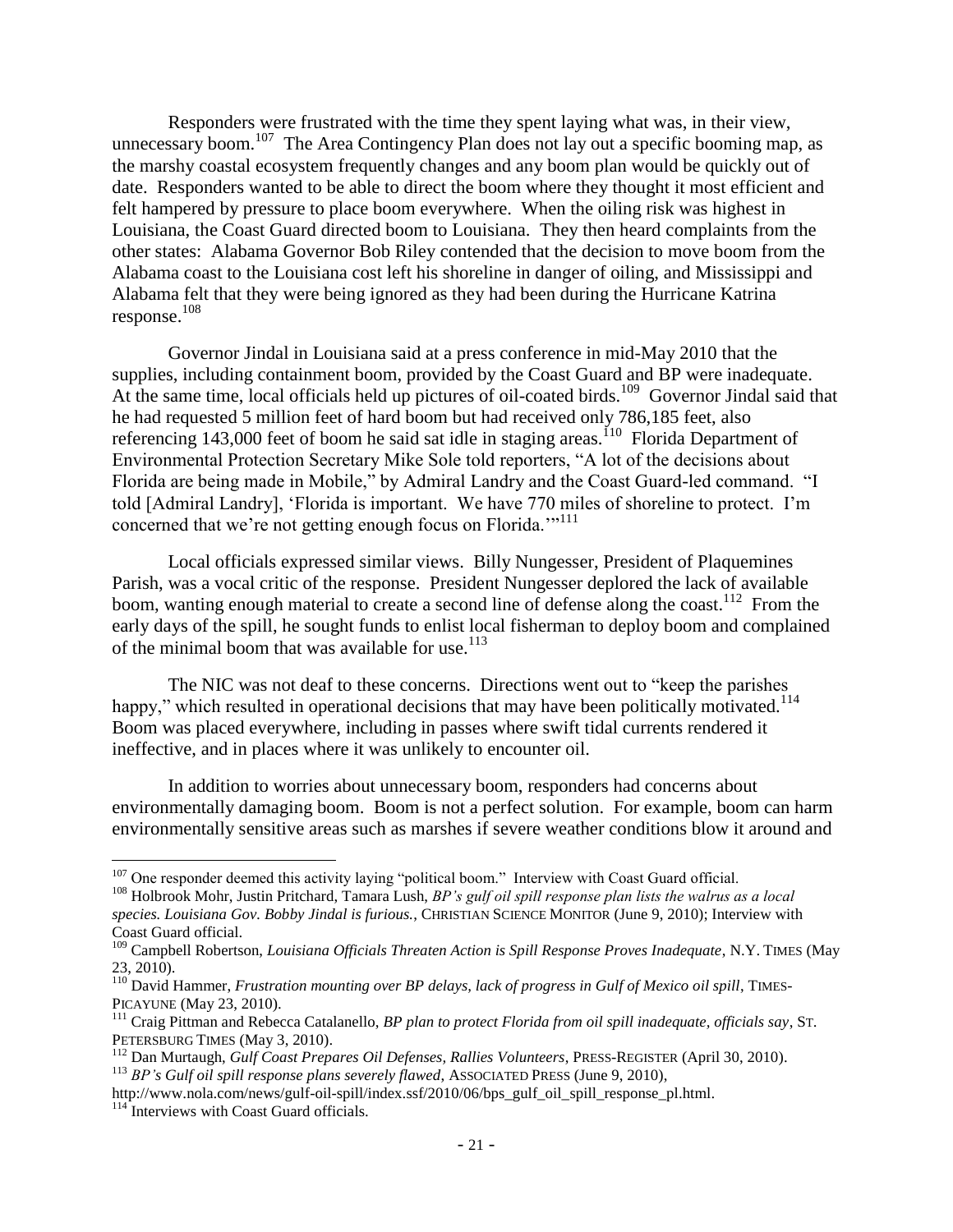onto delicate grasses and habitat. Responders were in a difficult position as they boomed places based on local pressures, pulled boom away during bad weather, and then put it out again.<sup>115</sup>

Once parishes had boom, they did not want to let it go. On July 22, 2010, President Nungesser, opposed the Coast Guard"s decision to began removing boom in preparation for Hurricane Bonnie.<sup>116</sup> He threatened to slash the tires of trucks carrying away protective boom. He later explained that his statement was only a joke.<sup>117</sup> Other parish presidents, either believing they had the authority or hoping to take that authority upon themselves, issued orders prohibiting response equipment from being moved out of the parish.<sup>118</sup> Coast Guard responders were threatened with arrest if they moved equipment.<sup>119</sup>

These problems were also a serious distraction that took time away from responders" ability to focus on the spill. For example, because state and local officials wanted to be able to evaluate the response on their own terms, they measured the "feet of boom deployed," a measurement that took time to compile but was of very little value in evaluating the effectiveness of response efforts.

The boom wars never reached a resolution. In many instances, responders knew that in deploying boom they were responding to the politics of the spill rather than the spill itself. They deployed boom along miles and miles of shoreline, and it was still not sufficient to prevent oil from washing up on the beaches.

#### **D. Berms**

Berms will be addressed in greater detail in a later staff working paper, and this short section is intended only to sketch the federal-state conflict over the issue. On May 8, 2010, President Nungesser and Governor Jindal proposed to build up the barrier islands along the Louisiana coast using dredges. President Nungesser argued that it would be much easier to clean up oil from the sand than from wetlands. He hoped that BP would fund the costly project and met with BP executives in the following days to discuss the proposition.<sup>120</sup> The state request was filed on May 11, 2010, and revised on May 14,  $2010$ ,  $^{121}$  but the Army Corps of Engineers did not approve it immediately, fearing that even temporary berms would disrupt natural tidal flows.<sup>122</sup>

<sup>&</sup>lt;sup>115</sup> Interview with Coast Guard official.

<sup>116</sup> "Oren Dorell, *Storm Forces Evacuation of Well Site BP Official Says Break Will be 10-12 Days After Federal Overseer Halts Gulf Work*, USA TODAY (July 23, 2010).

<sup>117</sup> *See* Liz Robbins and Campbell Robertson, *Tension Among Officials Grows as Storm Nears*, N.Y. TIMES (July 23, 2010).

<sup>118</sup> *See id.*; Angel Gonzalez, *Locals to BP: Don"t Leave Town Yet*, WALL STREET JOURNAL (Aug. 1, 2010); *St. Bernard Leader: Keep All Spill Equipment Here*, ASSOCIATED PRESS (July 30, 2010)

http://www.wsfa.com/Global/story.asp?S=12902614; *Parishes Move to Block Movement of Oil Protection*, ASSOCIATED PRESS (July 22, 2010), http://www.klfy.com/Global/story.asp?S=12856658.

<sup>&</sup>lt;sup>119</sup> Interview with Coast Guard official.

<sup>&</sup>lt;sup>120</sup> Chris Kirkham, Jindal, Nungesser Propose Building Barrier Islands, Dredges Could Shield Wetlands, TIMES PICAYUNE (May 9, 2010).

<sup>&</sup>lt;sup>121</sup> Chris Kirkham, *Sand barrier idea faces bureaucratic delays, ecological questions*, TIMES-PICAYUNE (May 21, 2010).

<sup>&</sup>lt;sup>122</sup> Tim Padget, *Dredge, Baby, Dredge: Can Sand Stop the Oil?*, TIME MAGAZINE (June 1, 2010); James McKinley, *Experts Express Doubts on Sand-Berm Proposal*, N.Y. TIMES (May 22, 2010).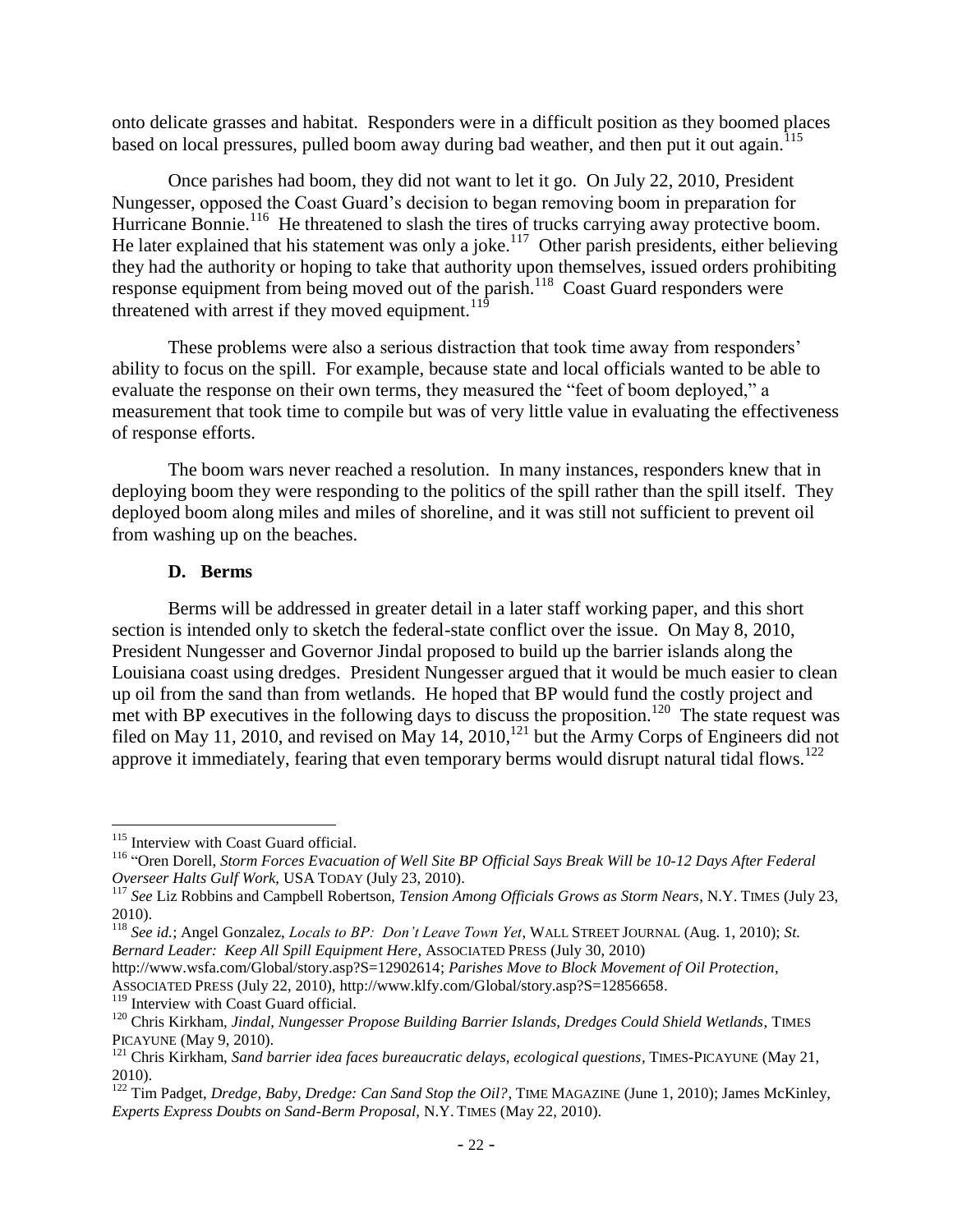President Nungesser grew very critical of the Army Corps" slow response, saying "we could have built 10 miles of sand boom already if [the feds] would have approved our permit when we originally requested it" and adding that "the federal government has got to move on this and BP has got to pay for it."<sup>123</sup> After President Nungesser's disappointment made national headlines on May 21, 2010, the Army Corps of Engineers issued emergency permits on May 27, 2010, authorizing one protective sand berm in the Plaquemines area.<sup>124</sup>

The tension surrounding the berm project reappeared a few weeks later when the federal government shut down the dredging activities on June 22, 2010, prompting President Nungesser to comment that "our government resource agencies, which are intended to protect us, are now leaving us vulnerable to the destruction of our coastline and marshes by the impending oil."<sup>125</sup> He evoked battlefield rhetoric, stating "we know we're getting ready to fight a war over there," and accusing the administration of limiting the tools for this fight.<sup>126</sup> A week later, the Army Corps of Engineers allowed berm building to resume after operations were shifted to a more distant site. $127$ 

## **E. Potential Problems with the NCP**

In addition to the structural issue of differences between Stafford Act and the NCP, another factor at the root of the federal-state and federal-local conflicts was likely the failure of the contingency plans to adequately involve state and local officials. Coast Guard responders were well-connected to state responders such as the designated State On-Scene Coordinators, but not well connected with local officials or political officials at the state level.

#### **a. State officials**

Even though the various planning documents required by the NCP, including the Area Contingency Plans, had been signed by state officials, higher-level state officials did not appear to have participated in the planning process such that they understood what the plans called for. When confronted with a contingency plan, a state official reportedly told a Coast Guard responder, "I didn"t sign that." In the opinion of the Coast Guard responder, the state official was not denying that his signature appeared on the document; he meant that no one had ever properly explained the content of the plan to him.<sup>128</sup> When the time came to implement the plans as the State On-Scene Coordinator understood them, the governors largely rejected the plans and opted to run the response operations in different ways.<sup>129</sup> This set of circumstances at the state

<sup>123</sup> Padget, *Dredge, Baby, Dredge: Can Sand Stop the Oil?*

<sup>&</sup>lt;sup>124</sup> Schleifstein, *Sand berm to protect Barataria Bay wetlands gets federal OK*, TIMES-PICAYUNE (May 27, 2010).

<sup>125</sup> *Federal Gov"t Halts Sand Berm Dredging*, WDSU (June 23, 2010),

http://www.wdsu.com/r/23997498/detail.html.

<sup>&</sup>lt;sup>126</sup> Chris Kirkham, *Louisiana Officials Urge Feds to Let Dredging Continue on Berm to Fight Gulf Oil Spill*, TIMES-PICAYUNE (June 23, 2010).

<sup>&</sup>lt;sup>127</sup> Chris Kirkham, *Dredging on Sand Barriers to Continue When Weather Improves*, TIMES-PICAYUNE (June 30, 2010).

<sup>&</sup>lt;sup>128</sup> Interview with Coast Guard official.

<sup>&</sup>lt;sup>129</sup> The governors of Louisiana, Mississippi, Alabama, and Florida all declared a state of emergency. They also all appointed themselves the State On-Scene Coordinator. Press Release, Governor Jindal Issues State Declaration of Emergency (Apr. 29, 2010),

<sup>(</sup>http://www.gov.state.la.us/index.cfm?md=newsroom&tmp=detail&catID=2&articleID=2137&navID=3); Press Release, Gov. Riley Declares State of Emergency to Prepare for Oil Approaching Alabama Coast (Apr. 30, 2010),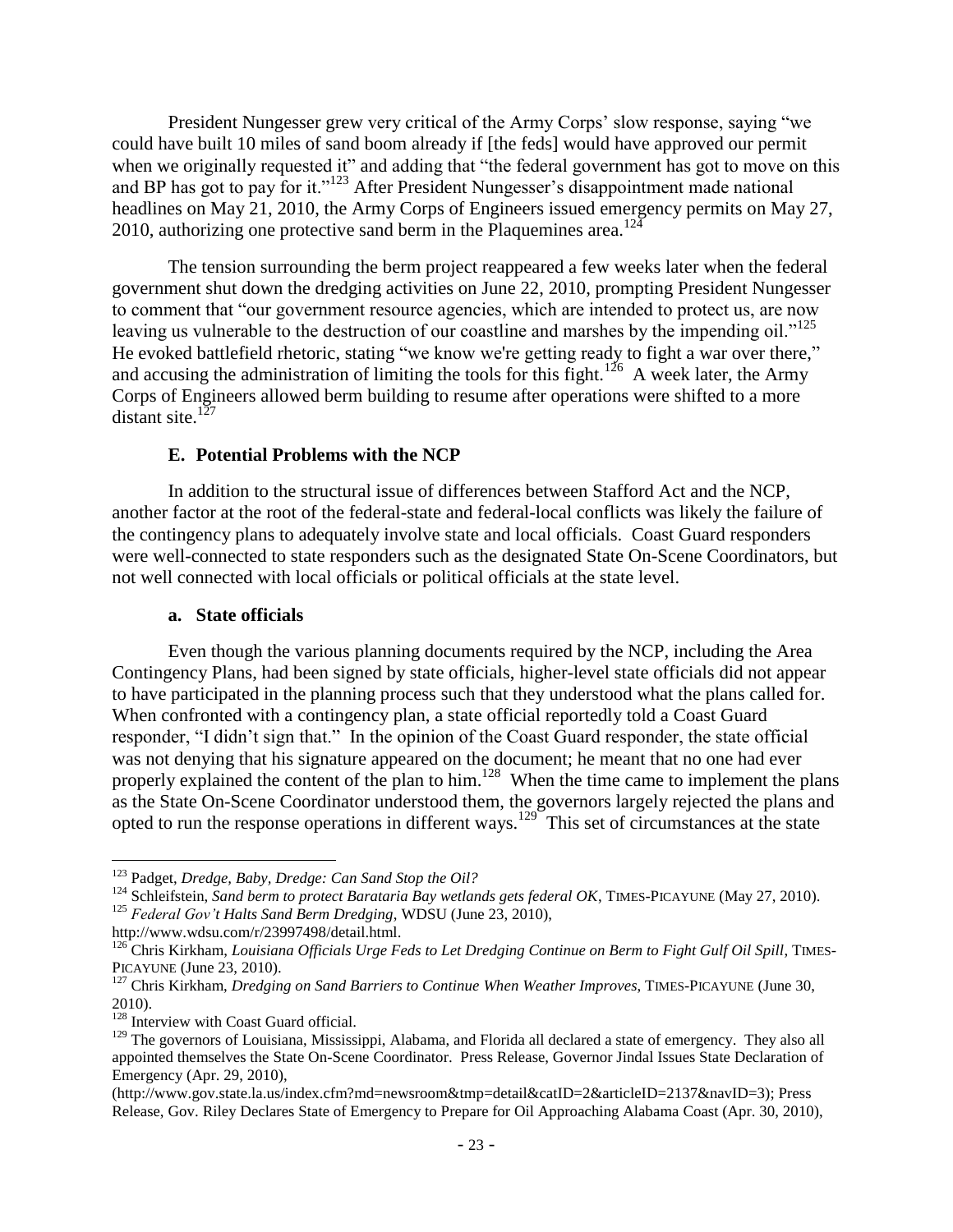level may change as a result of this spill; we can expect that high-level state officials will now be more involved in contingency planning under the NCP. Though lesser spills had occurred in the region before, for many high-level officials, this was the first large-scale NCP response they had encountered. The Area Contingency Plans also did not appear to take state contingency plans into account. A Coast Guard responder with responsibility for pre-spill planning indicated that he knew that the states had contingency plans but was not familiar with them.<sup>130</sup> A requirement that planning documents be consistent and incorporate each other might help to ensure the engagement of responders at all levels.

#### **b. Local officials**

The failure of the planning process to adequately involve state governments was magnified at the local level. Local communities were not involved in the contingency planning process, nor were they anticipated to play a large role in the response. The applicable Area Contingency Plan, called the One Gulf Plan, has no reference to the role of local officials or local communities in general. Two of the Area Contingency Plans included in the One Gulf Plan do include a section instructing planners to coordinate with state and local officials. The New Orleans Area Contingency Plan, for example, instructs the Area Committee planner to work "with state and local officials to pre-plan for joint response efforts, including appropriate procedures for mechanical recovery, dispersant use, shoreline cleanup, protection of sensitive environmental areas, and protection, rescue, and rehabilitation of fisheries and wildlife. The Area Committee is required to work with state and local officials to expedite decisions for the use of dispersants and other mitigating substances and devices."<sup>131</sup> The Commander of the Port for Morgan City, Louisiana reported that he had consistently invited parish representatives to area committee planning meetings, but that they did not often attend. Before the Deepwater Horizon spill, when there had been an incident, Coast Guard responders would telephone parish representatives to provide information, but did not seem to expect the parishes to provide information in return.<sup>132</sup> Parish representatives, for their part, said that they had not been invited to participate in spill planning exercises, in contrast with the annual hurricane drills in which they do participate. Overall, the pre-Deepwater Horizon level of parish involvement in spill planning or spill response was low.

In other regions, local officials are sometimes involved through a Local On-Scene Coordinator. Area contingency plans in Alaska and in San Francisco both provide for such a position.<sup>133</sup> Planners in San Francisco realized they needed to incorporate a way to address local concerns after the *Cosco Busan* oil spill in San Francisco Bay in November 2007.

<sup>(</sup>http://governorpress.alabama.gov/pr/pr-2010-04-30-04-emergency.asp; State of Florida, Office of the Governor, Executive Order 10-99 (Apr. 30, 2010),

http://www.dep.state.fl.us/deepwaterhorizon/files/authorizations/043010\_eo1.pdf); State of Mississippi, Office of the Governor, Executive Order No. 1038 (Apr. 30, 2010),

<sup>(</sup>http://www.governorbarbour.com/news/2010/apr/Orders%20for%20Coast.pdf). *See also* Press Release, BP, BP Announces Tourism Grants to Four Gulf States (May 17, 2010), *available at*

http://www.bp.com/genericarticle.do?categoryId=2012968&contentId=7062187.

 $^{130}$  Interview with Coast Guard official.

<sup>&</sup>lt;sup>131</sup> SECTOR NEW ORLEANS, LOUISIANA, GEOGRAPHIC RESPONSE PLAN 8 (1999).

<sup>&</sup>lt;sup>132</sup> Interview with Coast Guard official.

<sup>133</sup> *See* ALASKA REGIONAL RESPONSE TEAM, http://www.akrrt.org/plans.shtml (1999); Meeting Notes from California Emergency Management Agency meeting (Aug. 12, 2009),